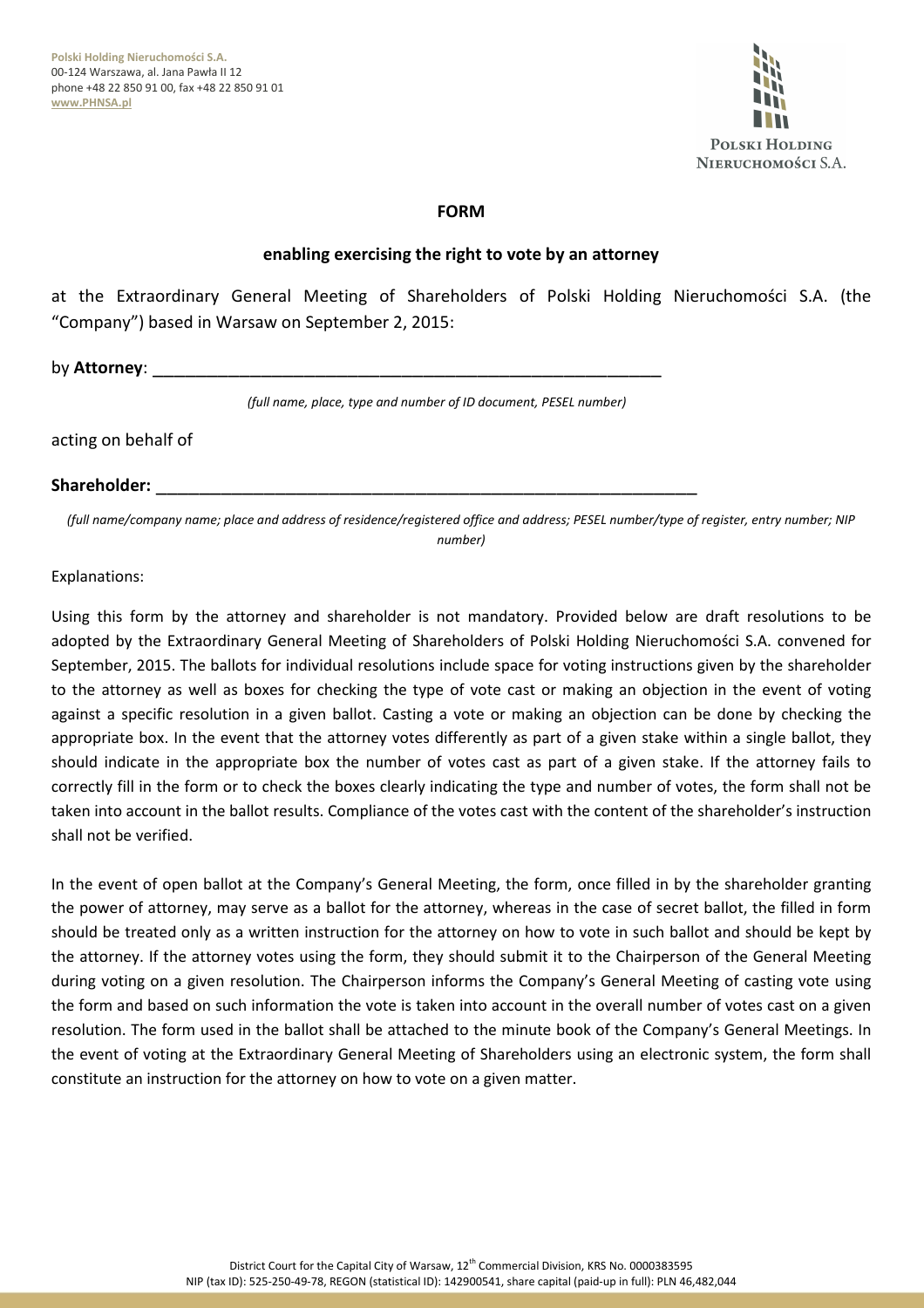# **RESOLUTION No. .../2015 OF THE EXRAORDINARY GENERAL MEETING OF POLSKI HOLDING NIERUCHOMOŚCI S.A. WITH ITS REGISTERED OFFICE IN WARSAW**

#### **on electing the Chairperson of the Extraordinary General Meeting**

§1

Acting under Art. 409.1 of the Commercial Companies Code, the Extraordinary General Meeting of Polski Holding Nieruchomości S.A. elects Mr./Ms. ...................................... as Chairperson of the General Meeting.

§2

This Resolution becomes effective on the date of its adoption.

# **Shareholder's instruction for Attorney:**

**…………………………………………………………………………………………………………………………………………… …………………………………………………………………………………………………………………………………………… ……………………………………………………………………………………………………………………………………………** 

Vote cast:\*

| $1)$ $\Box$ FOR       | Number of shares:<br>Number of votes: |  |
|-----------------------|---------------------------------------|--|
| $2)$ $\Box$ AGAINST   | Number of shares:<br>Number of votes: |  |
| $3)$ $\Box$   OBJECT  |                                       |  |
| $4)$ $\Box$ ABSTAINED | Number of shares:<br>Number of votes: |  |

\* check as appropriate by putting an "X" in the relevant box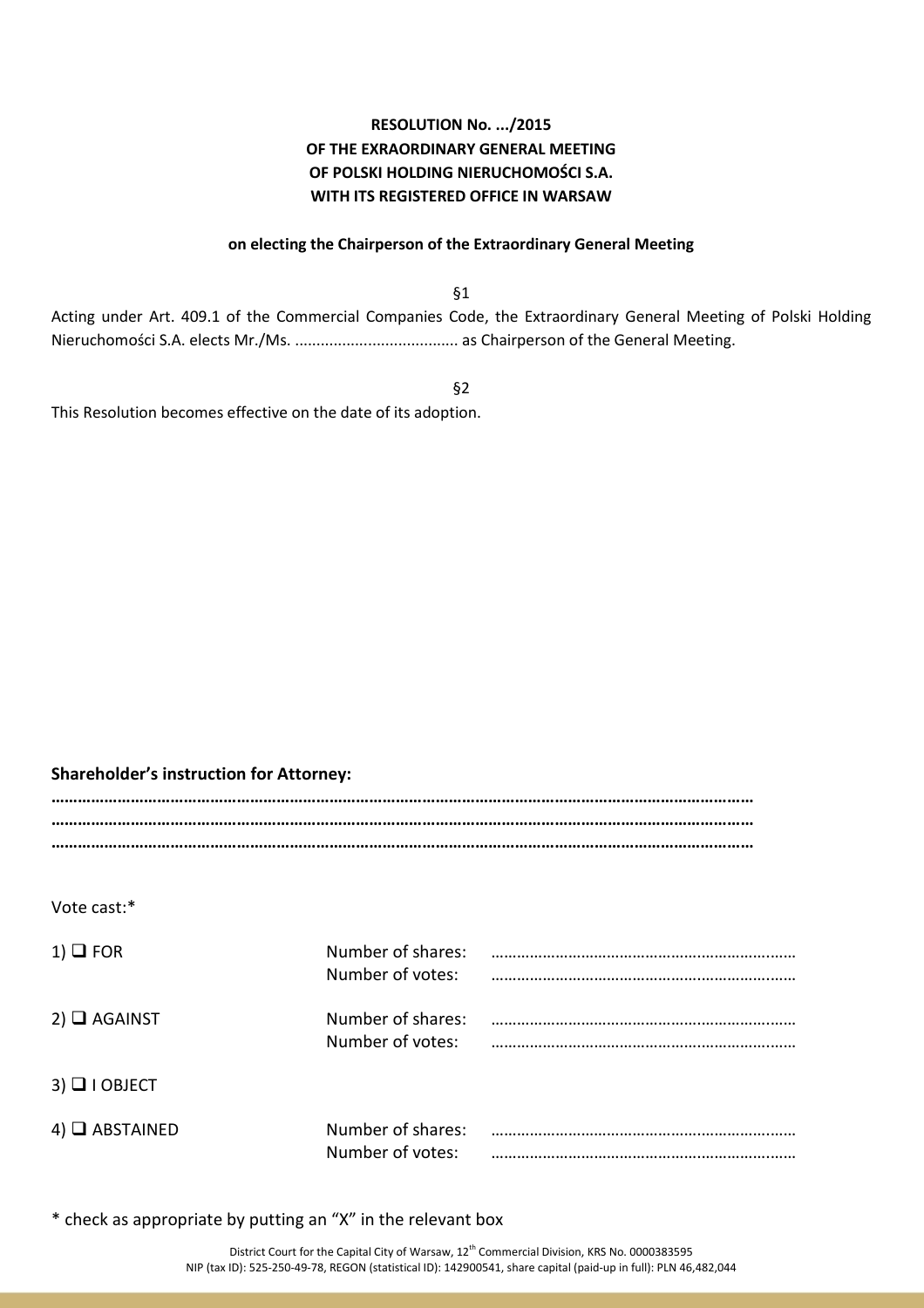# **RESOLUTION No. .../2015 OF THE EXTRAORDINARY GENERAL MEETING OF POLSKI HOLDING NIERUCHOMOŚCI S.A. WITH ITS REGISTERED OFFICE IN WARSAW**

#### **on electing the Chairperson of the Extraordinary General Meeting**

§1

Acting under Art. 409.1 of the Commercial Companies Code, the Extraordinary General Meeting of Polski Holding Nieruchomości S.A. elects Mr./Ms. ...................................... as Chairperson of the General Meeting.

§2

This Resolution becomes effective on the date of its adoption.

# **Shareholder's instruction for Attorney:**

**…………………………………………………………………………………………………………………………………………… …………………………………………………………………………………………………………………………………………… ……………………………………………………………………………………………………………………………………………** 

Vote cast:\*

| $1)$ $\Box$ FOR       | Number of shares:<br>Number of votes: |  |
|-----------------------|---------------------------------------|--|
| $2)$ $\Box$ AGAINST   | Number of shares:<br>Number of votes: |  |
| $3)$ $\Box$   OBJECT  |                                       |  |
| $4)$ $\Box$ ABSTAINED | Number of shares:<br>Number of votes: |  |

\* check as appropriate by putting an "X" in the relevant box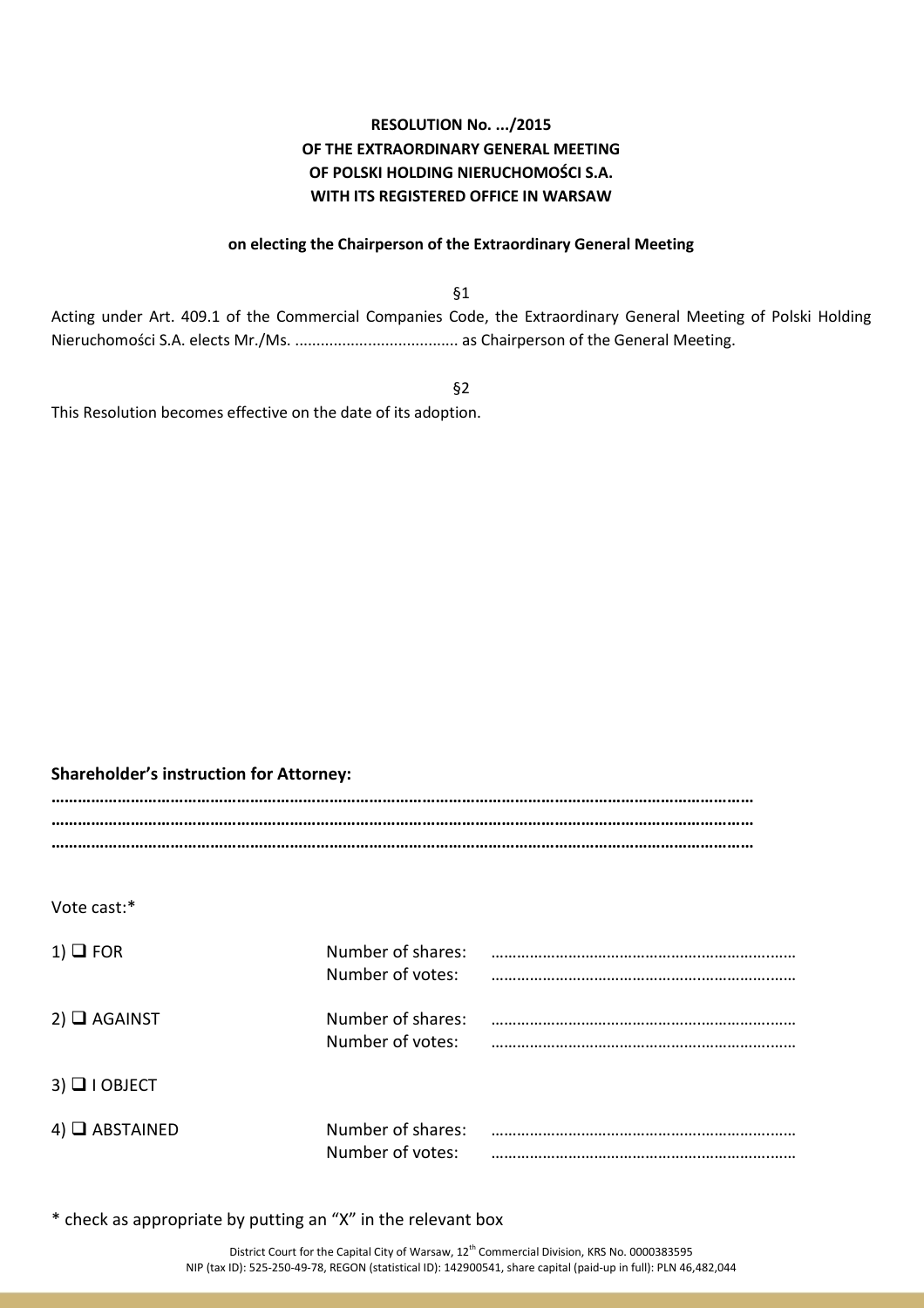# **RESOLUTION No. .../2015 OF THE EXTRAORDINARY GENERAL MEETING OF POLSKI HOLDING NIERUCHOMOŚCI S.A. WITH ITS REGISTERED OFFICE IN WARSAW**

### **on adopting new wording of the Company's Articles of Association**

Acting under § 48.5.4 of the Articles of Association of Polski Holding Nieruchomości S.A., the Extraordinary General Meeting decides as follows:

§1

The Extraordinary General Meeting adopts the following new wording of the Company's Articles of Association:

#### ,,**ARTICLES OF ASSOCIATION OF POLSKI HOLDING NIERUCHOMOŚCI SPÓŁKA AKCYJNA**

### **I. GENERAL**

§ 1

- 1. The Company runs its business under the name: "Polski Holding Nieruchomości" Spółka Akcyjna.
- 2. The Company may use its abbreviated name: "Polski Holding Nieruchomości" S.A.
- 3. The Company may use its distinctive graphic sign.
- 

The Company was established by State Treasury.

#### § 3

§ 2

- 1. The Company is based in Warsaw.
- 2. The Company runs its business within and outside the territory of the Republic of Poland.
- 3. The Company may establish and run branches, sites, offices, representative offices and other units, and may own shares in other companies and projects within and outside the territory of the Republic of Poland.
- 4. The Company may be a member of domestic or foreign associations.

§ 4

The Company was established for an indefinite period in order to conduct business activities.

§ 5

The Company may issue convertible bonds or bonds carrying preemption rights to the Company's shares issued in the future. The principles for issuing the bonds referred to in the previous sentence shall be specified under a Resolution of the General Meeting.

#### **II. OBJECTS OF THE COMPANY**

#### § 6

The objects of the Company are:

- 1. Activities of head offices; management consultancy activities (Division 70),
- 2. Real estate activities (Division 68),
- 3. Renting and leasing activities (Division 77),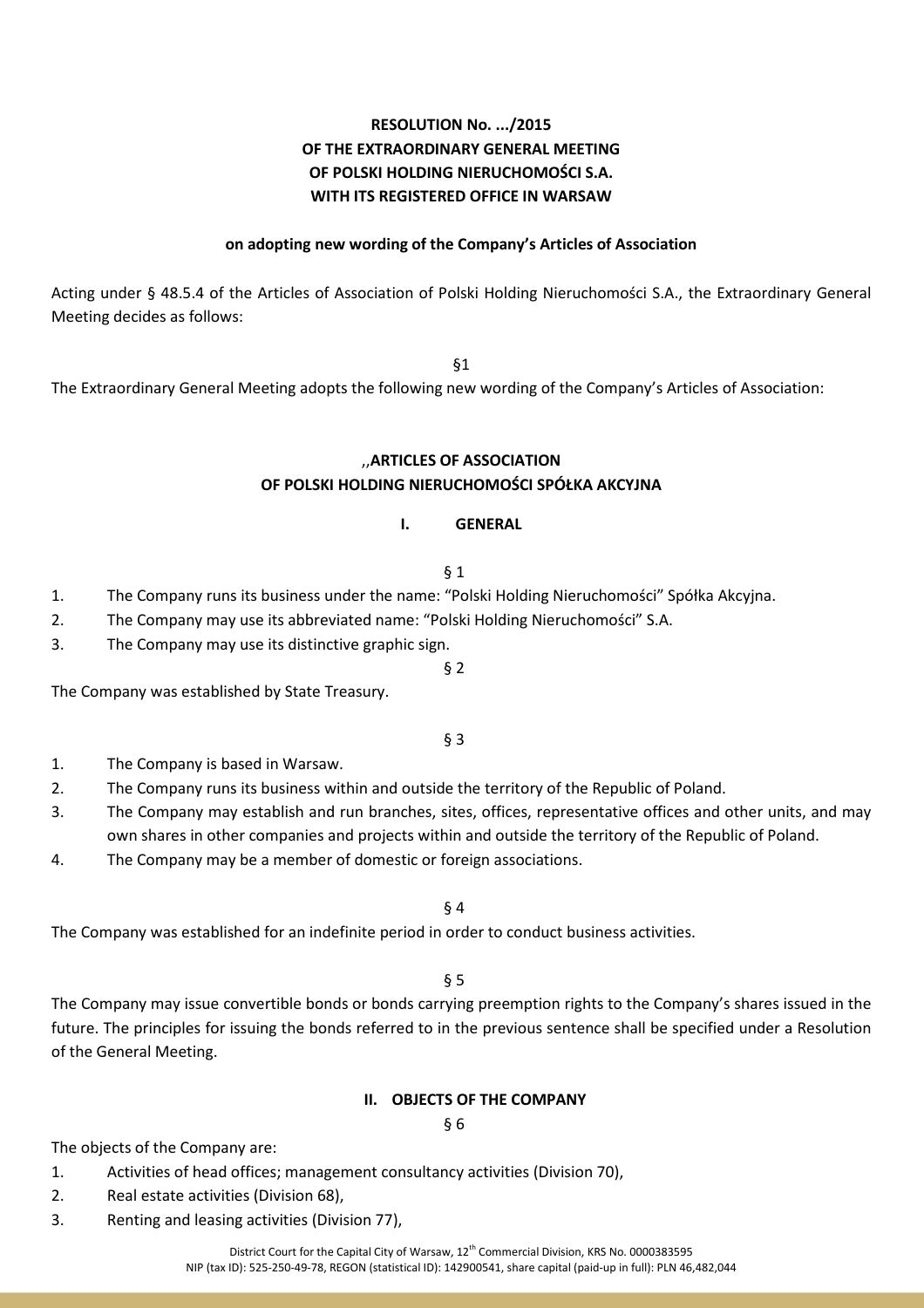- 4. Financial service activities, except insurance and pension funding (Division 64),
- 5. Activities auxiliary to financial services, insurance activities and pension funding (Division 66),
- 6. Construction of buildings (Division 41),
- 7. Architectural and engineering activities; technical testing and analysis (Division 71),
- 8. Construction of civil engineering projects (Division 42),
- 9. Services to buildings and landscape activities (Division 81),
- 10. Accommodation (Division 55),
- 11. Food and beverage service activities (Division 56),
- 12. Specialized construction activities (Division 43),
- 13. Office administrative service activities and other business support service activities (Division 82),
- 14. Advertising, market research and public opinion polling (Division 73),
- 15. Legal, accounting, bookkeeping and tax consultancy services (Division 69),
- 16. Activities linked to employment (Division 78),
- 17. Computer programming, consultancy and related activities (Division 62),
- 18. Telecommunications (Division 61),
- 19. Repair and maintenance of computers and personal and household goods (Division 95),
- 20. Crop and animal production, hunting and related service activities (Division 01),
- 21. Sewerage (Division 37).

# **III. SHARE CAPITAL**

# § 7

- 1. The Company's share capital is PLN 43,384,003 (in words: forty-three million three hundred eighty-four thousand three zlotys), and is divided into 43,384,003 (in words: forty-three million three hundred eighty-four thousand three) shares with a nominal value of PLN 1 (in words: one zloty) each, including:
	- a) 100,000 (in words: one hundred thousand) ordinary A-series shares with numbers ranging from A 000001 to A – 100000,
	- b) 39,900,000 (in words: thirty-nine million nine hundred thousand) ordinary B-series shares with numbers ranging from B – 00000001 do B – 39900000,
	- c) 3,384,003 (in words: three million three hundred eighty-four thousand three) ordinary D-series shares with numbers ranging from  $D - 0000001$  to  $D - 3384003$ .
- 2. The share capital was fully paid-in prior to the Company's registration.
- 3. The Company's shares are ordinary shares.
- 4. A, B and D-series shares are bearer shares.
- 5. Bearer shares may not be exchanged for registered shares.

- 1. The nominal value of conditional increase of the share capital is PLN 4,353,000 (in words: four million three hundred fifty-three thousand zlotys). As part of conditional increase of the share capital, 4,353,000 (in words: four million three hundred fifty-three thousand) ordinary C-series bearer shares shall be issued, with a nominal value of PLN 1 (in words: one zloty) each.
- 2. The purpose of conditional increase of the share capital is to grant rights to acquire C-series shares to holders of subscription warrants.
- 3. The deadline for exercising the right to acquire C-series shares expires on October 11, 2021. The declaration on shares acquisition, as referred to in Article 451.1 of the Commercial Companies Code, may be submitted no earlier than upon expiry of restrictions applicable to the disposal of shares or employee participations acquired free of charge by eligible employees of: Warszawski Holding Nieruchomości S.A., Intraco S.A.,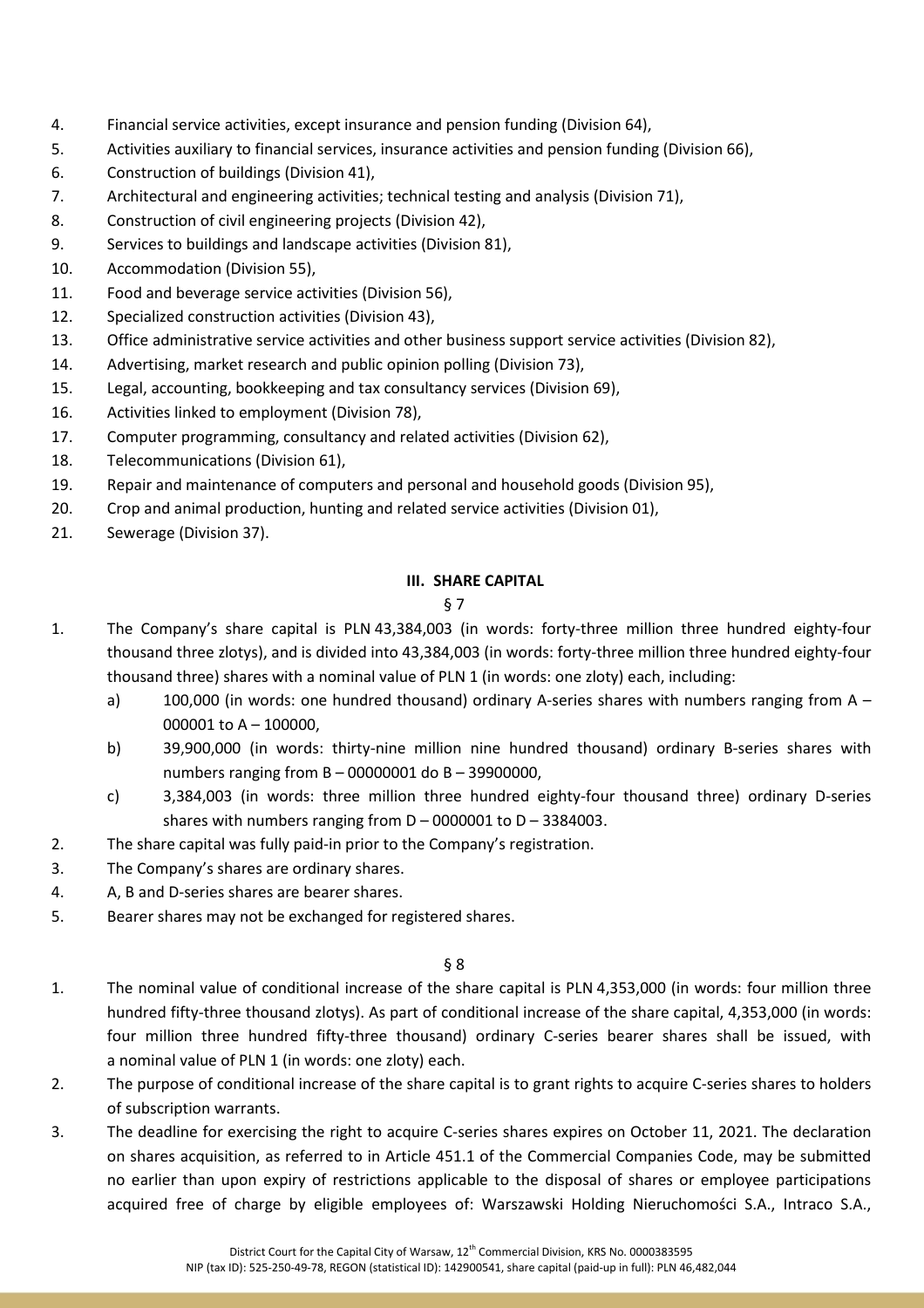Budexpo Sp. z o.o., and Dalmor S.A., as specified in Article 38.3 of the Commercialization and Privatization Act.

- 4. Persons entitled to acquire C-series shares are holders of subscription warrants and their legal successors, subject to restrictions provided for in the Resolution on Issuing Subscription Warrants and in the content of subscription warrants.
- 5. Shares issued as part of conditional increase of the share capital may be acquired for cash contributions only, including those paid entirely or partially as per the offset agreement.
- 6. C-series shares shall participate in the dividend under the following terms:
	- a) shares issued (respectively: credited to the securities account as provided for in the Financial Instruments Trading Act) no later than on the dividend record date specified in the Resolution of the General Meeting deliberating on profit distribution shall participate in the dividend starting from the profit from the previous financial year, i.e. from January 1 of the financial year directly preceding the year of delivering (crediting) the respective shares;
	- b) shares issued (respectively: credited to the securities account as provided for in the Financial Instruments Trading Act) after the dividend record date specified in the Resolution of the General Meeting deliberating on profit distribution shall participate in the dividend starting from the profit from financial year where the respective shares were delivered (credited), i.e. from January 1 of that financial year.

§ 9

- 1. The Company's shares may be redeemed upon the consent of the Shareholder concerned (voluntary redemption).
- 2. A Shareholder shall be entitled to remuneration for the redemption of his/her shares. The amount of the remuneration may not be lower than the value of net assets attributable to those shares, as specified in the financial statements from the last financial year, reduced with the amount intended to be distributed between the shareholders. Upon the shareholder's consent, shares may be redeemed without any remuneration.
- 3. The share capital must be decreased upon redemption of shares.
- 4. Each time, the principles, procedures and conditions for share redemption shall be specified in a Resolution of the General Meeting.

#### § 10

The share capital may be increased under a Resolution of the General Meeting by issuing new shares or by increasing the nominal value of shares.

# § 11

The Company may acquire own shares in cases provided for in Article 362.1 of the Commercial Companies Code.

# § 12

The share capital may be reduced as provided for in Articles 455-458 of the Commercial Companies Code.

# § 13

The Company's supplementary capital shall be increased under provisions of Article 396 of the Commercial Companies Code.

§ 14

The Company's shares are transferable.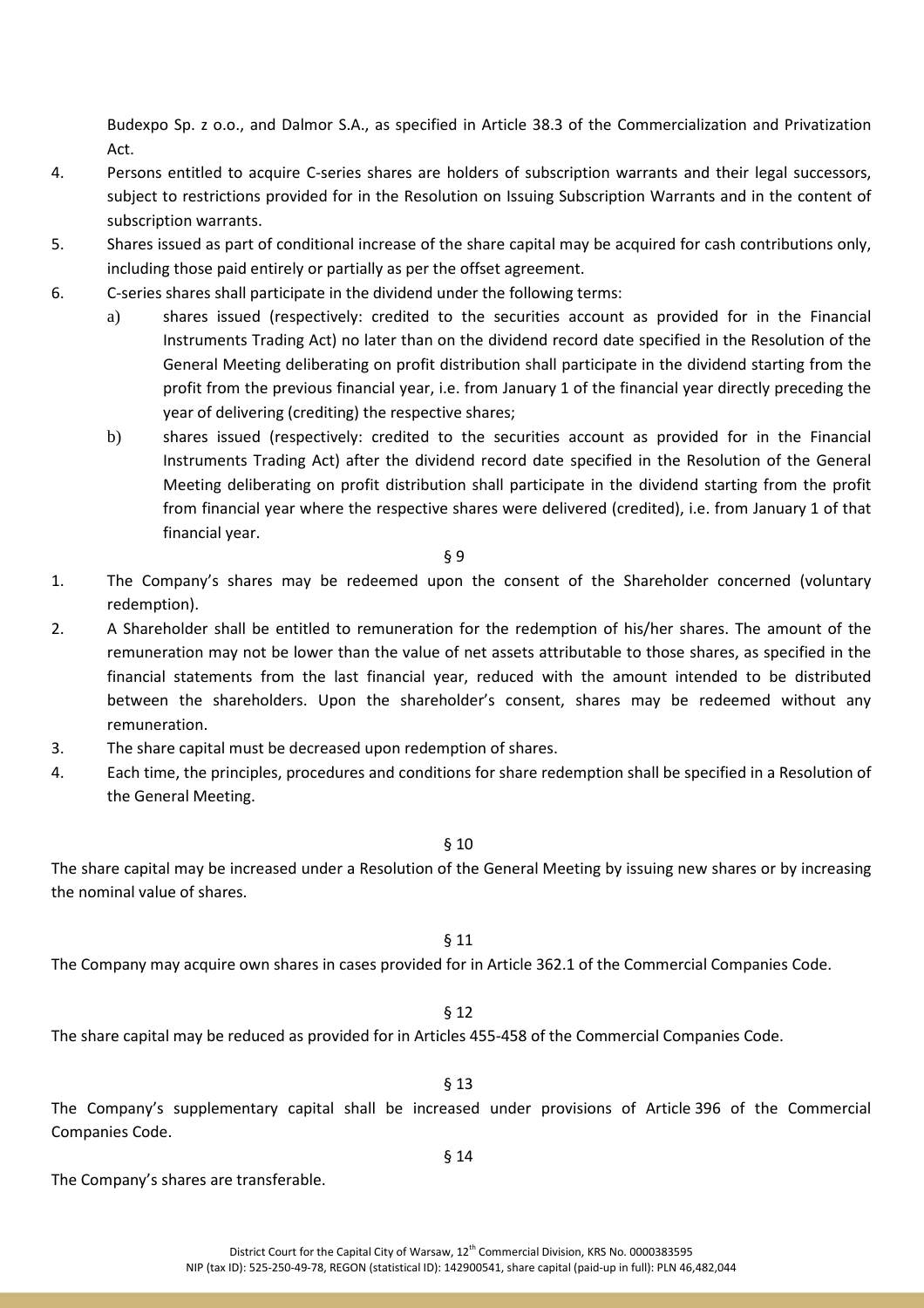### **IV. GOVERNING BODIES OF THE COMPANY**

§ 15

The governing bodies of the Company are:

- 1) the Management Board,
- 2) the Supervisory Board,
- 3) the General Meeting.

#### § 16

- 1. Subject to mandatory provisions of the Commercial Companies Code, and subject to provisions hereof, Resolutions of the Company's governing bodies shall be adopted by absolute majority of votes. Absolute majority of votes shall mean more votes cast "for" than "against" and abstentions.
- 2. In the case of equal number of votes when adopting resolutions by the Management Board or Supervisory Board, the vote of the President of the Management Board or the vote of the President of the Supervisory Board, respectively, shall prevail.

### **A. MANAGEMENT BOARD**

#### § 17

- 1. The Management Board runs the Company's business and represents the Company in all judicial and nonjudicial matters.
- 2. Any and all matters related to running the Company's business, other than matters attributable to the competence of the General Meeting or Supervisory Board in accordance with legal regulations or with the provisions hereof, shall be attributable to the competence of the Management Board.
- 3. All Members of the Management Board are required and entitled to jointly run the Company's business. Where a resolution of the Management Board is not required, Members of the Management Board may run the Company's business individually, to the extent provided for in the Rules of the Management Board.

#### § 18

- 1. To make statements on behalf of the Company, two Members of the Management Board, or one Member of the Management Board and a holder of commercial power of attorney, must act jointly.
- 2. If the Management Board comprises of one person, one Member of the Management Board shall be entitled to make statements on behalf of the Company.
- 3. A holder of commercial power of attorney may be appointed only under a resolution adopted unanimously by all members of the Management Board. Commercial power of attorney may be revoked by any Member of the Management Board.
- 4. The procedures for the operation of the Management Board are detailed in the Rules of the Management Board, as specified by the Management Board and approved by the Supervisory Board.
- 5. Also entitled to make statements, sign agreements and undertake obligations on behalf of the Company are persons acting under powers of attorney granted by the Management Board under the provisions of the Civil Code.

# § 19

- 1. All§ matters beyond the scope of the Company's ordinary activities require a resolution to be adopted by the Management Board.
- 2. The following matters, without limitation, require a resolution to be adopted by the Management Board:
	- 1) specifying the Rules of the Management Board,
	- 2) specifying the Organizational Rules,
	- 3) establishing and winding up branch offices,

District Court for the Capital City of Warsaw, 12th Commercial Division, KRS No. 0000383595 NIP (tax ID): 525-250-49-78, REGON (statistical ID): 142900541, share capital (paid-up in full): PLN 46,482,044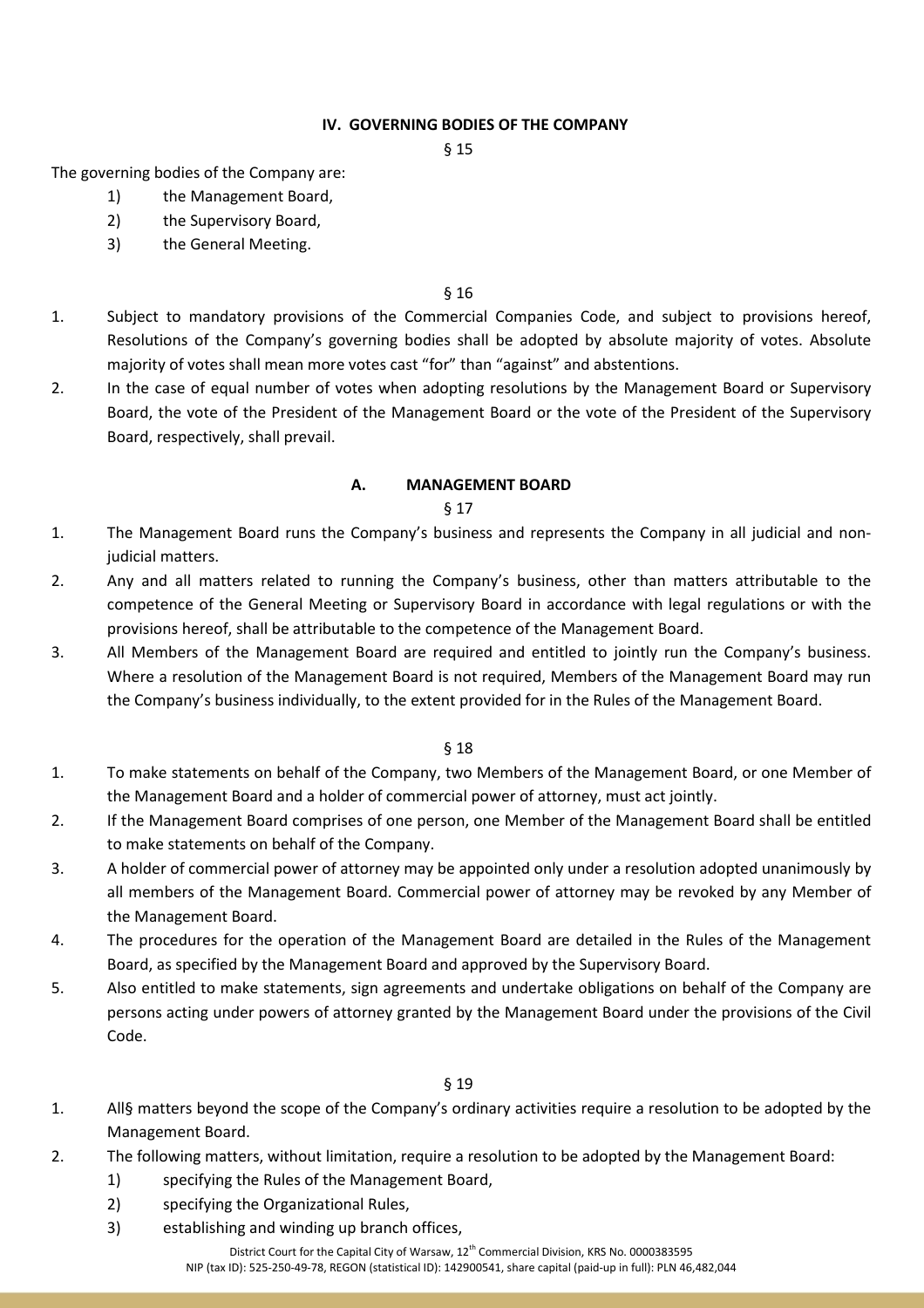- 4) appointing a holder of commercial power of attorney,
- 5) borrowing,
- 6) adopting yearly material and financial plans, and multi-year strategic plans,
- 7) purchasing (acquiring) or disposing of the following assets by the Company:
	- (a) real estate, perpetual usufruct or shares in real estate,
	- (b) property, plant and equipment other than real estate,
	- (c) shares or other titles of participation in companies,
	- with a value beyond EUR 200,000.00,
- 8) encumbering the assets that meet the criteria referred to in item 7 above with limited rights in rem, in the amount (total security value) beyond EUR 200,000.00,
- 9) entering by the Company into agreements other than specified above or undertaking obligations other than specified above with a value beyond EUR 200,000.00,
- 10) matters requested by the Management Board to be examined by the Supervisory Board or General Meeting,
- 11) specifying the way of exercising the right to vote at the General Meeting or at the meeting of associates of companies whose shares or participations are owned by the Company,
- 12) disbursement of an advance payment of the expected dividend.
- 3. The Management Board may adopt a resolution in respect to any other matter raised at the session of the Management Board under due procedure provided for in the Rules of the Management Board.
- 4. Members of the Management Board may participate in the adoption of the Management Board's resolutions by casting their votes in writing through another Member of the Management Board. Votes may not be cast in writing in respect to matters introduced to the agenda during the session of the Management Board.
- 5. The Management Board may adopt resolutions in writing or by using direct telecommunication means.

It is the responsibility of the Management Board to develop plans referred to in § 19, subs. 2, item 6, and to submit them for approval to the Supervisory Board.

### § 21

- 1. The Management Board may comprise of one to six members, including the President of the Management Board and (if more than one person is appointed as Member of the Management Board) the Vice-President and other members of the Management Board elected for a joint term of office by the Supervisory Board. The number of members may be changed during the term of office.
- 2. The term of office of Management Board Members is three years.
- 3. The President of the Management Board directs the work of the Management Board, and convenes and chairs the sessions thereof. The President of the Management Board may authorize another Member of the Management Board to convene and chair the sessions of the Management Board.

# § 22

- 1. The Management Board shall provide the Supervisory Board with quarterly (or more frequent) reports on relevant events in the Company's business. Such report shall also include the report on the Company's revenue, costs and financial result.
- 2. The Supervisory Board may specify the detailed scope of reports referred to in subs. 1.

# § 23

1. Members of the Management Board, or the entire Management Board, are appointed and dismissed by the Supervisory Board, subject to subs. 2 and 3.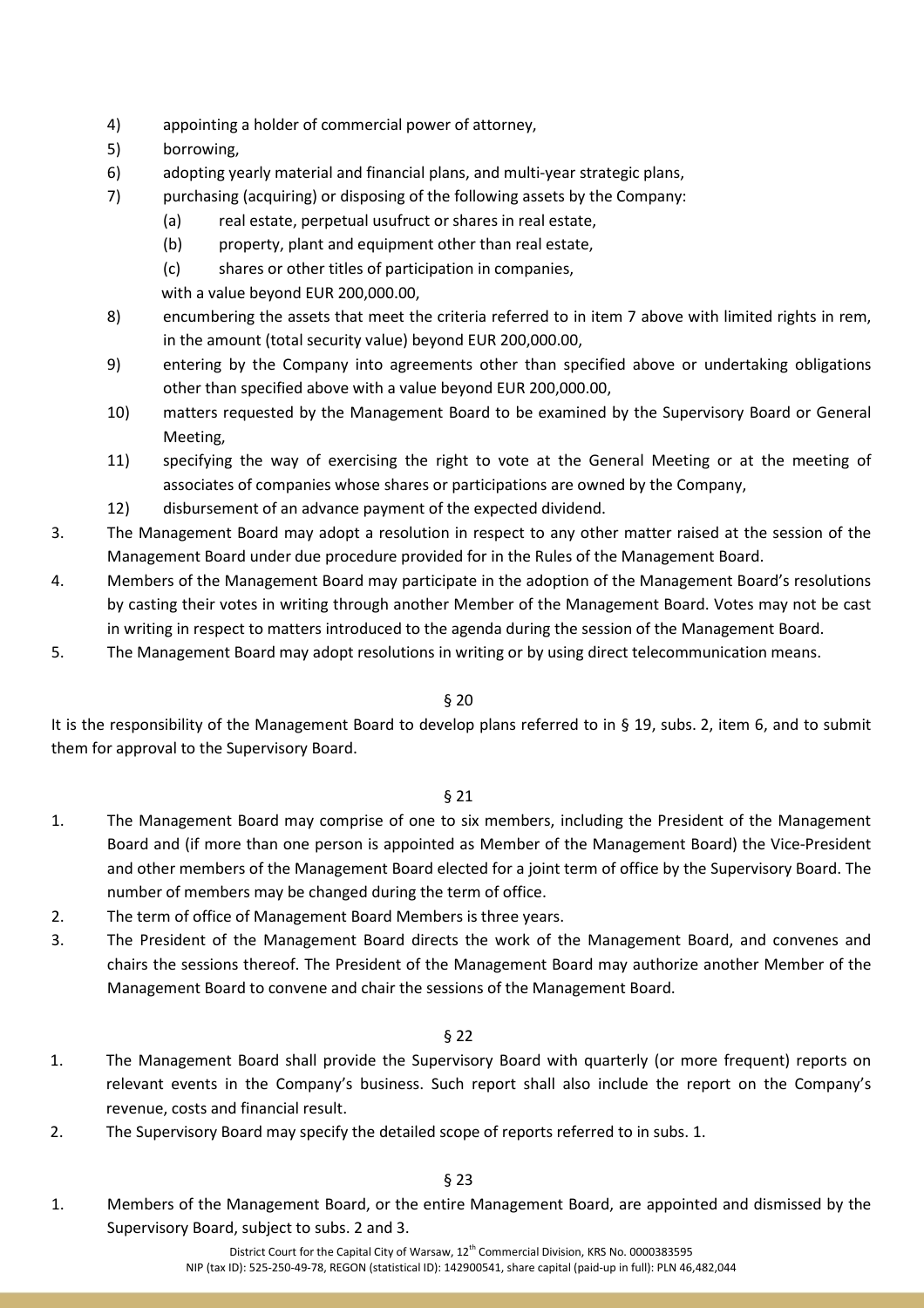- 2. As long as this requirement is implied by mandatory laws, Members of the Management Board shall be appointed after the Supervisory Board completes a qualification procedure based on the Regulation on the recruitment process for the position of management board in certain commercial companies.
- 3. Each Member of the Management Board may be dismissed or suspended by the General Meeting or by the Supervisory Board. The Supervisory Board may suspend a Member of the Management Board for material reasons.
- 4. The Member of the Management Board shall submit his/her written letter of resignation to the Supervisory Board, at the address of the Company's principal office, with carbon copy to the Minister of State Treasury, as long as State Treasury is a shareholder of the Company.

Subject to mandatory laws, the principles and amounts of remuneration of all Members of the Management Board are specified by the Supervisory Board.

§ 25

- 1. The employer, within the meaning of the Labor Code, is the Company.
- 2. Activities in the area of labor law are performed by the President of the Management Board, or by his/her authorized representatives, subject to provisions of § 35, subs. 1.

### **B. SUPERVISORY BOARD**

### § 26

- 1. The Supervisory Board exercises permanent supervision over the Company's business in all of its activity areas.
- 2. The Supervisory Board acts under the Rules of the Supervisory Board adopted by itself.

- 1. Competences of the Supervisory Board include:
	- 1) assessing the Management Board's report on the activities of the Company and the financial statements for the previous financial year, in terms of accuracy and consistence with ledgers and documents. This is also applicable to the Group's consolidated financial statements and to the report on the activities of the Group,
	- 2) reviewing the Management Board's motion on profit distribution or coverage of losses,
	- 3) providing the General Meeting with a written report on the results of activities referred to in Items 1) and 2),
	- 4) choosing an auditor to review the financial statements,
	- 5) specifying the scope and deadlines for yearly material and financial plans of the Company and Group, and multi-year strategic plans of the Company and Group, to be submitted by the Management Board,
	- 6) approving multi-year strategic plans of the Company and Group,
	- 7) approving yearly material and financial plans of the Company and Group,
	- 8) adopting the Rules of the Supervisory Board,
	- 9) adopting the unified text of the Company's Articles of Association,
	- 10) approving the Rules of the Management Board,
	- 11) approving the Organizational Rules,
	- 12) approving the principles for the remuneration of members of governing bodies of the Group's companies.
- 2. Competences of the Supervisory Board include granting approvals to the Management Board in respect of: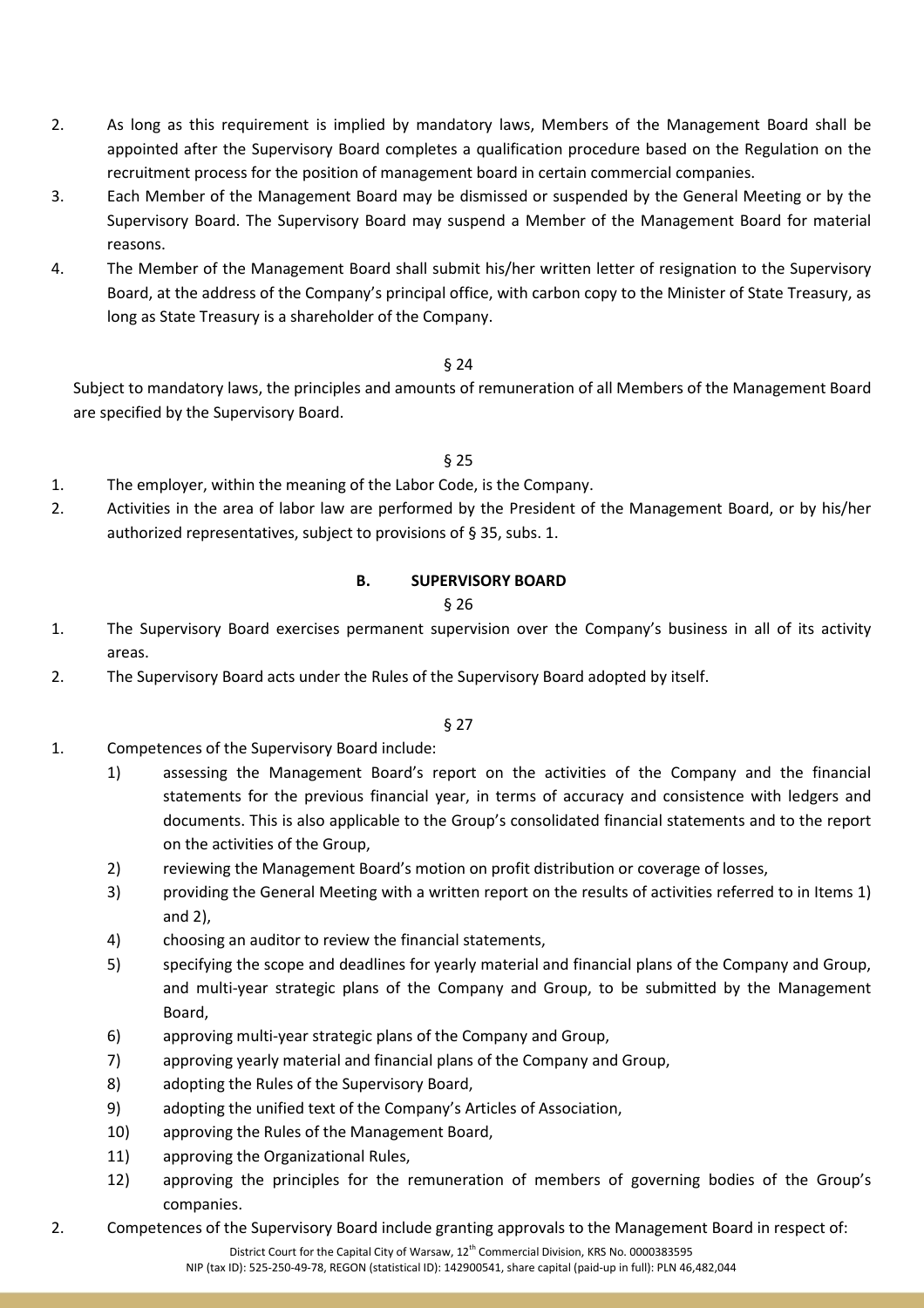- 1) acquiring and disposing of real estate or perpetual usufruct rights, or a share therein, with a value equal to or beyond EUR 500,000.00,
- 2) encumbering, establishing a limited right in rem on, or leasing real estate or perpetual usufruct right if the value of the obligation is equal to or beyond EUR 1,500,000.00,
- 3) delivering real estate, perpetual usufruct rights or a share therein, whether for consideration or not, if the value of the obligation is equal to or beyond EUR 5,000,000.00,
- 4) delivering for paid use, acquiring, disposing, encumbering or leasing fixed assets, other than listed in item 1, if the value thereof is equal to or beyond EUR 500,000.00,
- 5) acquisition, disposal, encumbrance of shares or other titles of participation in companies, and in the case of legal transaction with a Group member, if the value thereof is equal to or beyond EUR 500,000.00,
- 6) issuing bills of exchange,
- 7) agreements entered into by the Company whose purpose is to make a donation or discharge from a debt, and other agreements not related to the Company's objects specified in the Articles of Association, including without limitation sponsorship agreements, whose value is beyond the equivalent of EUR 5,000.00,
- 8) guarantees and sureties granted by the Company; in the case of agreements entered into with a Group member, the approval is required if the value thereof is equal to or beyond EUR 1,500,000;
- 9) issue of bonds (other than referred to in § 47.3.5) by the Company, if the value of bonds issued is equal to or beyond EUR 500,000.00; in the case of registered bonds, if a stipulation was made in the terms and conditions of issuance that the bonds may be sold to Group members only, the approval is required if the value of bonds issued is equal to or beyond EUR 1,500,000.00;
- 10) loan agreements entered into by the Company with a value equal to or beyond EUR 500,000.00; in the case of agreements entered into with a Group member, the approval is required if the value thereof is equal to or beyond EUR 1,500,000.00;
- 11) entering by the Company into agreements other than specified above or undertaking obligations other than specified above with a value equal to or beyond EUR 500,000.00;
- 12) disbursement of an advance payment of the expected dividend;
- 13) establishing a company;
- 14) implementing an investment with a value equal to or beyond EUR 1,500,000.00.
- 3. Also, the competences of the Supervisory Board include, without limitation:
	- 1) appointing and dismissing the Members of the Management Board, without prejudice to § 47.2.2,
	- 2) suspending the Members of the Management Board in their duties for material reasons, without prejudice to provisions of § 47.2.2,
	- 3) proposing the amount of remuneration for Members of the Management Board, subject to § 24,
	- 4) approving the establishment of the Company's foreign branch offices,
	- 5) authorizing the Members of the Management Board to hold positions in governing bodies of other companies and perceive the related remuneration.
- 4. The Supervisory Board shall have the right to require the Management Board and the Company's employees to deliver information and explanations on the Company, Group members and their activities, as it deems necessary, and to audit the assets of the Company and of the Group members.

- 1. The Management Board shall obtain prior approval from the Supervisory Board before adopting resolutions referred to in § 19.2.11, concerning Major Subsidiaries, or before taking other actions that result in approving or authorizing the following activities of Major Subsidiaries:
	- 1) establishing another company;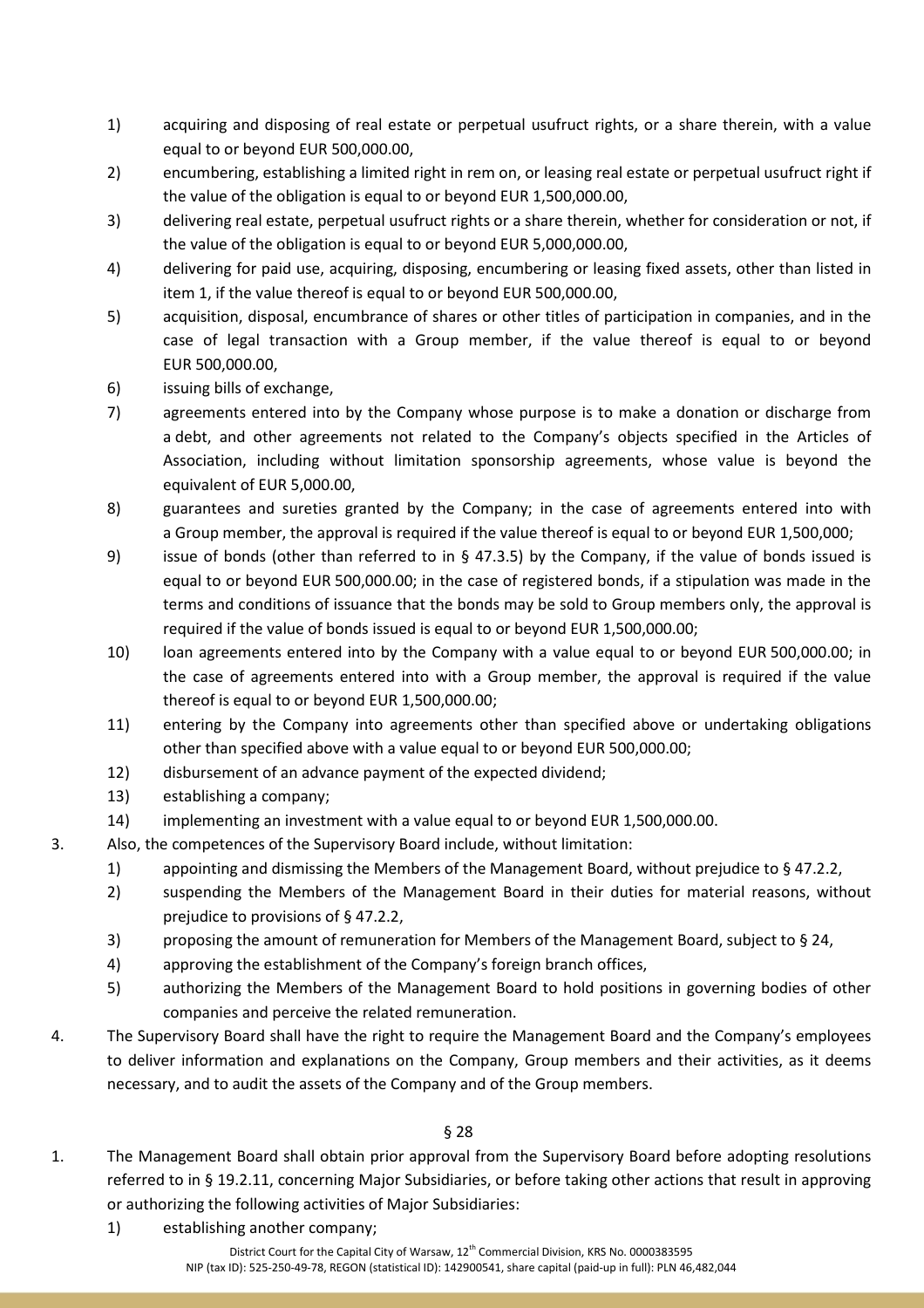- 2) amending the subsidiary's articles of association or articles of partnership,
- 3) merger, transformation, division, dissolution and winding up,
- 4) increasing or decreasing the share capital,
- 5) disbursement of an advance payment of the expected dividend,
- 6) disposal and lease of the enterprise, or an organized part thereof, and establishing a limited right in rem thereon,
- 7) acquiring and disposing of real estate or perpetual usufruct rights, or a share therein, with a value equal to or beyond EUR 500,000.00,
- 8) encumbering, establishing a limited right in rem on real estate, leasing real estate or perpetual usufruct right if the value of the obligation is equal to or beyond EUR 1,500,000.00,
- 9) delivering real estate, perpetual usufruct rights or a share therein, whether for consideration or not, if the value of the obligation is equal to or beyond EUR 5,000,000.00,
- 10) acquisition, disposal, encumbrance, leasing or delivery for paid use of fixed assets, shares or other titles of participation in companies, other than listed in item 7, if the value thereof is equal to or beyond EUR 500,000.00,
- 11) acquisition, disposal, encumbrance of shares or other titles of participation in companies, and in the case of legal transaction with a Group member, if the value thereof is equal to or beyond EUR 500,000.00,
- 12) entering into agreements whose purpose is to make a donation or discharge from a debt, and other agreements not related to the subsidiary's objects specified in the articles of association or articles of partnership, including without limitation sponsorship agreements, whose value is equal to or beyond the equivalent of EUR 5,000.00,
- 13) implementing an investment with a value equal to or beyond EUR 1,500,000.00,
- 14) entering into loan agreements with a value equal to or beyond EUR 500,000.00; in the case of agreements entered into with a Group member, the approval is required if the value thereof is equal to or beyond EUR 1,500,000.00,
- 15) issue of bonds (of any type), if the value of bonds issued is equal to or beyond EUR 500,000.00; in the case of registered bonds, if a stipulation was made in the terms and conditions of issuance that the bonds may be sold to Group members only, the approval is required if the value of bonds issued is equal to or beyond EUR 1,500,000.00,
- 16) granting guarantees and sureties; in the case of agreements entered into with a Group member, the approval is required if the value thereof is equal to or beyond EUR 1,500,000,
- 17) entering into agreements other than specified above or undertaking obligations other than specified above with a value equal to or beyond EUR 500,000.00,
- 18) issuing bills of exchange,
- 19) entering into a new business which is not related or does not supplement the subsidiary's previous business,
- 20) appointing and dismissing the members of governing bodies and proxies,
- 21) entering into, terminating or amending any agreements between shareholders (associates).
- 2. To the extent allowed under mandatory laws, the Management Board shall take actions to ensure that relevant corporate documents of each Major Subsidiary include adequate provisions under which the following shall be required:

1) approval of the general meeting/meeting of associates of the Major Subsidiary concerned for the activities specified in subs. 1, items 1 to 21,

2) approval of the Company's Supervisory Board before adopting a resolution which specifies the way of exercising the voting rights on general meetings/meetings of associates held in respect to the Major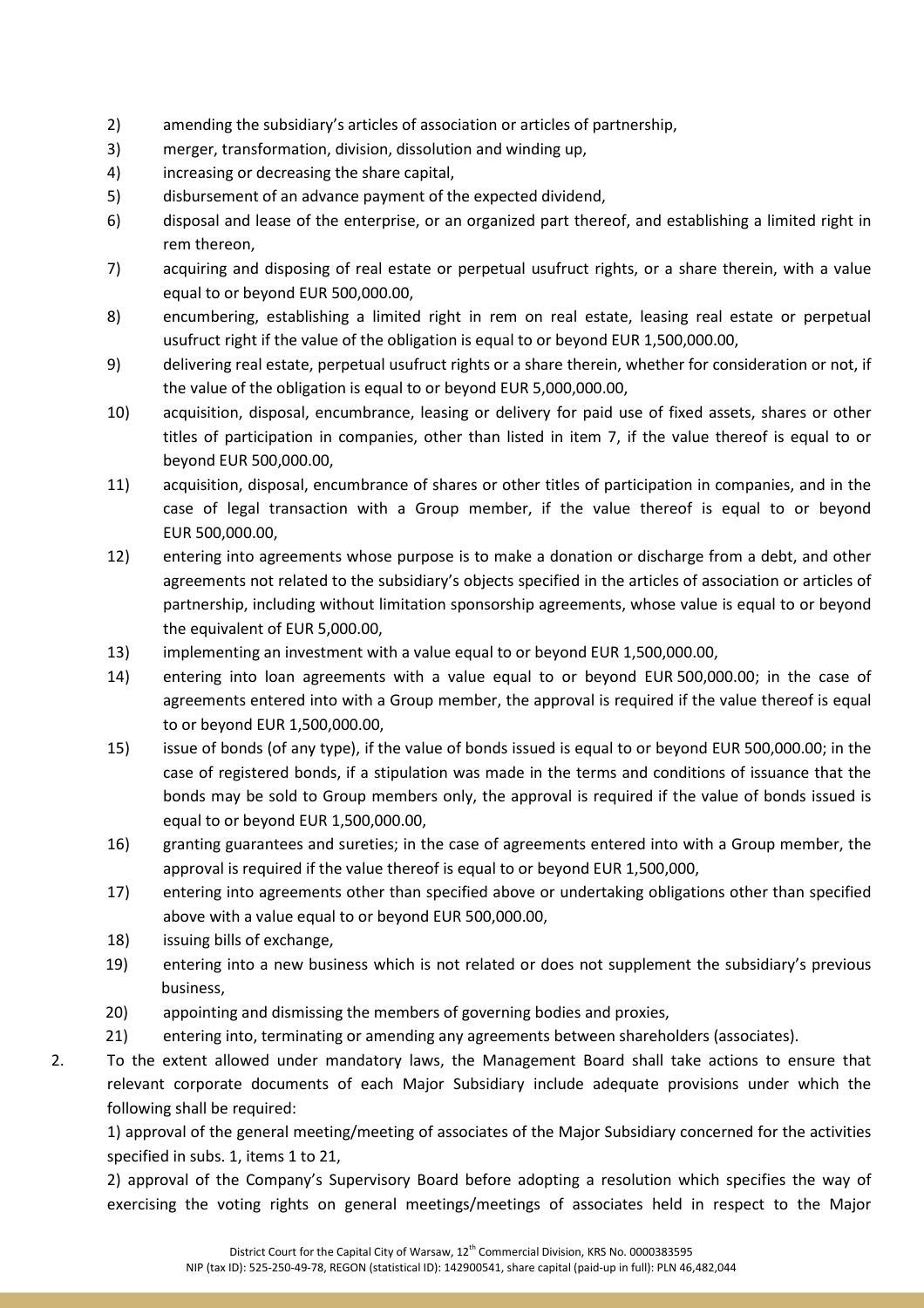Subsidiaries, or before taking other actions that result in approving or authorizing the performance of activities specified in subs. 1, items 1 to 21, by Major Subsidiaries,

3) opinion of the Company's Supervisory Board before remunerating the members of the governing bodies of Group companies for the performance of their functions, before granting them with annual bonuses or additional benefits, and before specifying the amount thereof.

#### § 29

- 1. The Supervisory Board may delegate its members to individually perform specific supervision activities within a definite period.
- 2. A Member of the Supervisory Board delegated to individually perform specific supervision activities shall promptly provide the Supervisory Board with a written report on activities performed by him/her.

#### § 30

- 1. Competences of the Supervisory Board also include delegating the Members of the Supervisory Board, for a period of up to three months, to temporarily perform the activities of Management Board Members who resigned or were dismissed or are unable to perform their activities due to other reasons.
- 2. The remuneration of Supervisory Board Members delegated to temporarily perform the activities of a Management Board Member shall be specified by the Supervisory Board by way of resolution, in the amount up to the remuneration of the Management Board Member, in accordance with the adopted principles for the remuneration of Management Board Members, subject to subs. 3.
- 3. In the period where the Member of the Supervisory Board delegated to temporarily perform the activities of a Management Board Member receives the remuneration referred to in § 36.3, the sum of that remuneration and the remuneration referred to in subs. 2 may not exceed the remuneration of the Management Board Member.

- 1. The Supervisory Board comprises of five to nine members appointed by the General Meeting, subject to subs. 2.
- 2. As long as the State Treasury is a shareholder of the Company, one of the Supervisory Board Members referred to in subs. 1 shall be appointed and dismissed, by way of written statement, by the competent minister in charge of State Treasury. If the competent minister in charge of State Treasury fails to appoint a Member of the Supervisory Board, this shall not render the Board's composition inconsistent with the Articles of Association, and the Board shall be authorized to perform its functions, subject to mandatory legal regulations. Notwithstanding the foregoing, the State Treasure shall keep the right to elect other Members of the Supervisory Board on the General Meeting.
- 3. The list of Supervisory Board Members shall be specified by the General Meeting.
- 4. If, as a result of expiry of the mandate of some members (for other reasons than dismissal), the Supervisory Board comprises of less members than provided for in subs. 3 above, it shall have the capacity to adopt valid resolutions, subject to mandatory legal regulations.
- 5. Members of the Supervisory Board shall be appointed for a joint term of office which is three years. The President of the Supervisory Board shall be appointed by the General Meeting.
- 6. Members of the Supervisory Board may be dismissed at any time by the General Meeting.
- 7. The Member of the Supervisory Board shall submit his/her written letter of resignation to the Management Board, at the address of the Company's principal office, with carbon copy to the Minister of State Treasury, as long as State Treasury is a shareholder of the Company.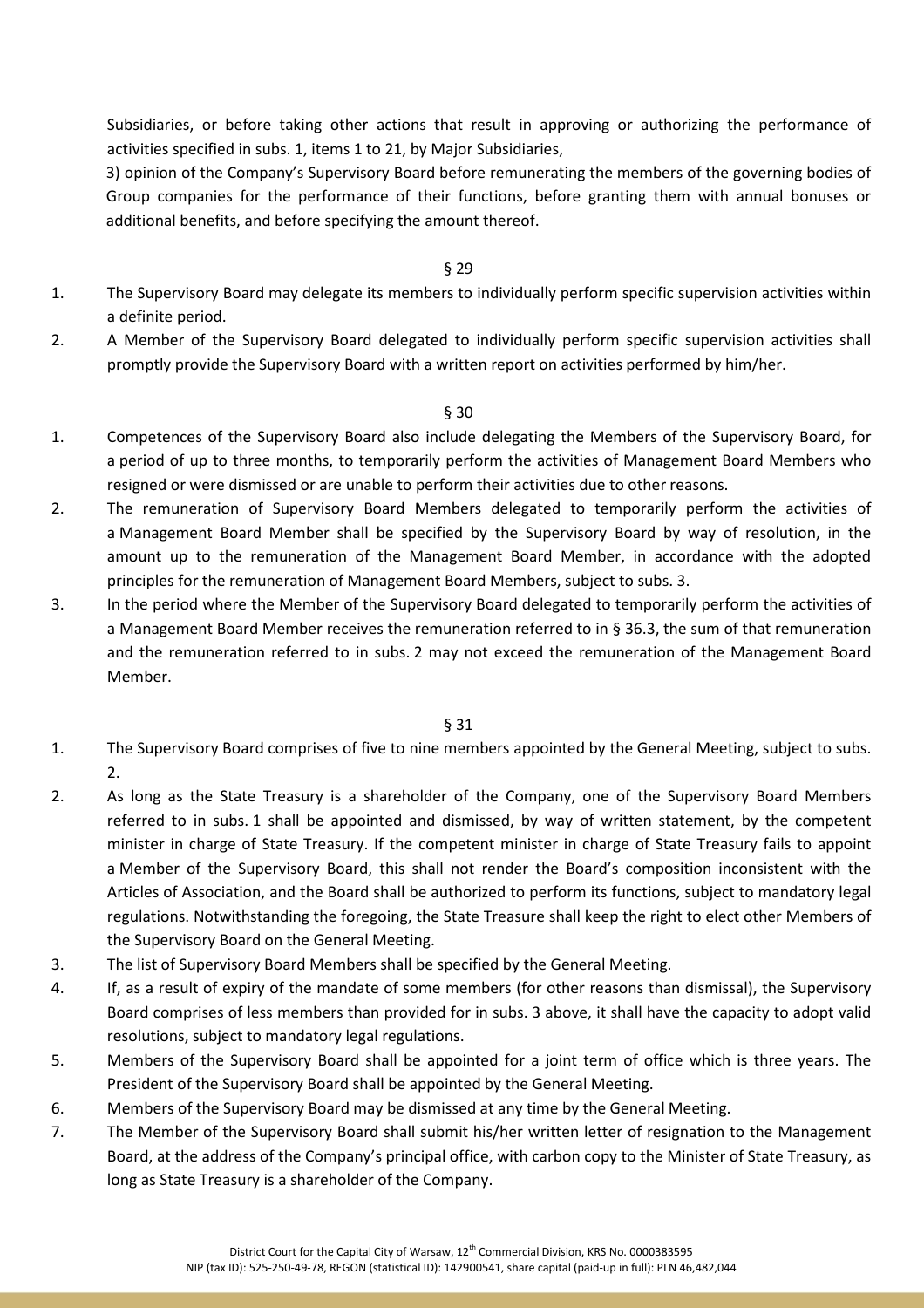- 1. At the first session, Members of the Supervisory Board shall elect, from amongst themselves, the Vice-President and the Secretary of the Board.
- 2. The Supervisory Board may dismiss the Vice-President and the Secretary of the Board from their functions.
- 3. Sessions of the Supervisory Board shall be chaired by the President or, if absent, by the Vice-President or other Member of the Supervisory Board appointed by the President.
- 4. Statements addressed to the Supervisory Board between its sessions shall be submitted to the President of the Supervisory Board or, if impossible, to the Vice-President or Secretary of the Board.

- 1. Sessions of the Supervisory Board shall be held no less frequently than every two months.
- 2. At the start of the Supervisory Board's new term, the first session shall be convened by the President of the Supervisory Board within one month following the General Meeting which approved the financial statements for the last full financial year where Members of the Supervisory Board of the previous term performed their functions, unless otherwise provided in a resolution of the General Meeting. If the session is not convened under this procedure, the session of the Supervisory Board shall be convened by the Management Board within two weeks following the ineffective expiry of the deadline for convening the Supervisory Board session by the President of the Supervisory Board.
- 3. Sessions of the Supervisory Board shall be convened by the President or Vice-President of the Board who specifies the detailed agenda.
- 4. A session of the Supervisory Board shall be convened upon request of any Member of the Board or upon request of the Management Board.
- 5. Sessions of the Supervisory Board shall be recorded in minutes.

- 1. To convene a session of the Supervisory Board, all of its Members shall be notified in writing at least seven days prior to the proposed date of the Supervisory Board session. For important reasons, the President of the Supervisory Board may reduce the aforesaid deadline to two days by specifying the way of delivering the notice.
- 2. In the notice of the Supervisory Board session, the President shall specify the date and place of the session and the detailed agenda.
- 3. The proposed agenda may be amended if all Members of the Supervisory Board attend the session and nobody objects to the agenda.
- 4. Members of the Supervisory Board may participate in the adoption of the Supervisory Board's resolutions by casting their votes in writing through another Member of the Supervisory Board. Votes may not be cast in writing in respect to matters introduced to the agenda during the session of the Supervisory Board.
- 5. The Supervisory Board adopts its resolution in an open ballot.
- 6. Secret ballot shall be ordered at the request of a Member of the Supervisory Board, and in respect to personal matters. If a secret ballot is ordered, provisions of subs. 7 shall not be applicable.
- 7. The Supervisory Board may adopt resolutions in writing or by using direct telecommunication means, subject to Article 388.4 of the Commercial Companies Code. To be adopted under this procedure, the resolution shall be justified, and the draft resolution shall be presented in advance to all Members of the Supervisory Board.
- 8. Resolutions adopted as provided for in subs. 7 shall be presented on the next session of the Supervisory Board together with the ballot result.
- 9. Resolutions concerning election of the Vice-President and Secretary of the Supervisory Board, appointing a Management Board Member, and dismissing and suspending them in their functions may not be adopted under the procedure provided for in subs. 7.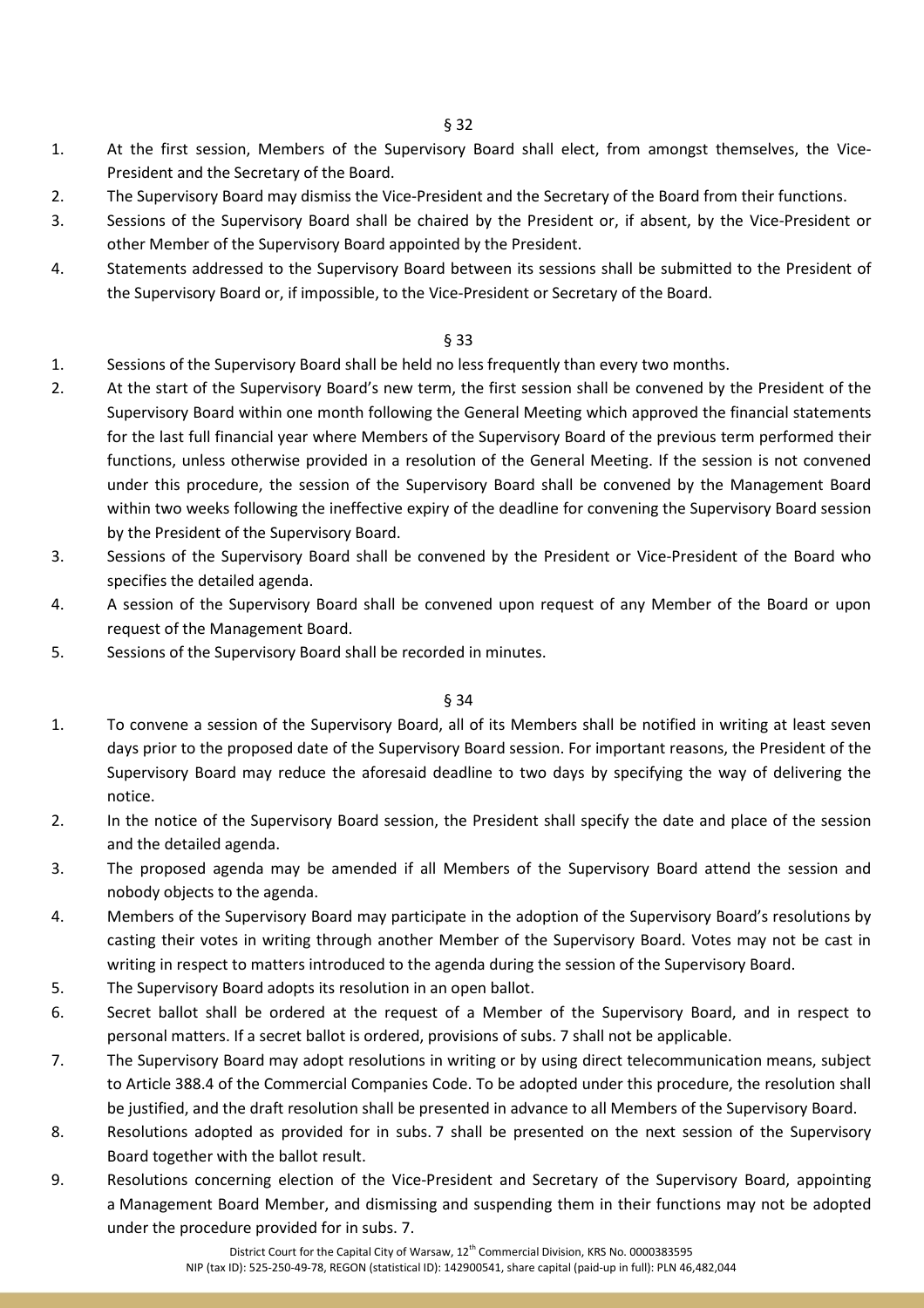- 1. The Member of the Supervisory Board delegated by the Board under a resolution of the Supervisory Board, or an attorney appointed under the resolution of the General Meeting shall enter into agreements with Management Board Members.
- 2. Legal acts between the Company and Management Board Members, other than specified in subs. 1, shall be performed under the same procedure.

- 1. Members of the Supervisory Board shall exercise their rights and obligations personally.
- 2. Attending the sessions of the Supervisory Board is the obligation of Board members. Members of the Supervisory Board shall provide the reasons of their absence in writing. The absence of a Board member may be justified only under a resolution of the Supervisory Board.
- 3. Members of the Supervisory Board shall be entitled to a monthly remuneration in the amount specified by the General Meeting.
- 4. The Company shall bear the costs incurred in relation to the performance of functions by Members of the Supervisory Board, including without limitation costs of traveling to the Board's sessions, costs of individual supervision, board and lodging expenses.

- 1. The Supervisory Board shall comprise of two or more members appointed by the General Meeting among persons who meet the independence criteria specified in § 38 below.
- 2. When proposing a candidate to this position, the shareholder shall submit a written statement of the candidate confirming his/her compliance with the independence criteria. Such statement shall be enclosed to the minutes from the General Meeting.
- 3. Each shareholder shall have the right to propose candidates to the Supervisory Board elected by the General Meeting as provided for in subs. 1 and subs. 2 above. Such candidature application must be submitted to the Supervisory Board no later than seven days prior to the designated date of the General Meeting. Candidates must meet the independence criteria referred to in § 38 below. The candidate's CV shall be enclosed to the application together with the information on the number of shares and votes represented by the shareholder(s) who propose the candidate concerned. Any shareholder, whether individually or jointly with other shareholders, may propose any number of candidates. At the General Meeting, the candidatures submitted by shareholders who represent the greatest number of votes are voted first. The Rules of the General Meeting may provide for a detailed procedure of electing Supervisory Board members, notwithstanding the provisions hereof and the provisions of the Commercial Companies Code.
- 4. If no candidature applications are submitted under the procedure specified in subs. 3, the General Meeting shall appoint Members of the Supervisory Board under general rules, taking into account the provisions of this Section.
- 5. If, as a result of expiry of the mandate during the term of office (except for dismissal of a Supervisory Board member), the Supervisory Board does not comprise of two or more members elected as provided for in subs. 1, subs. 2 and subs. 3, the election under the procedure specified in subs. 1, subs. 2 and subs. 3, subject to the provisions of subs. 4, shall take place no later than at the next ordinary General Meeting.
- 6. If the Supervisory Board eligibility conditions are no longer complied with during the term of office of a Supervisory Board member, the Management Board shall promptly convene the General Meeting in order to change the composition of the Supervisory Board.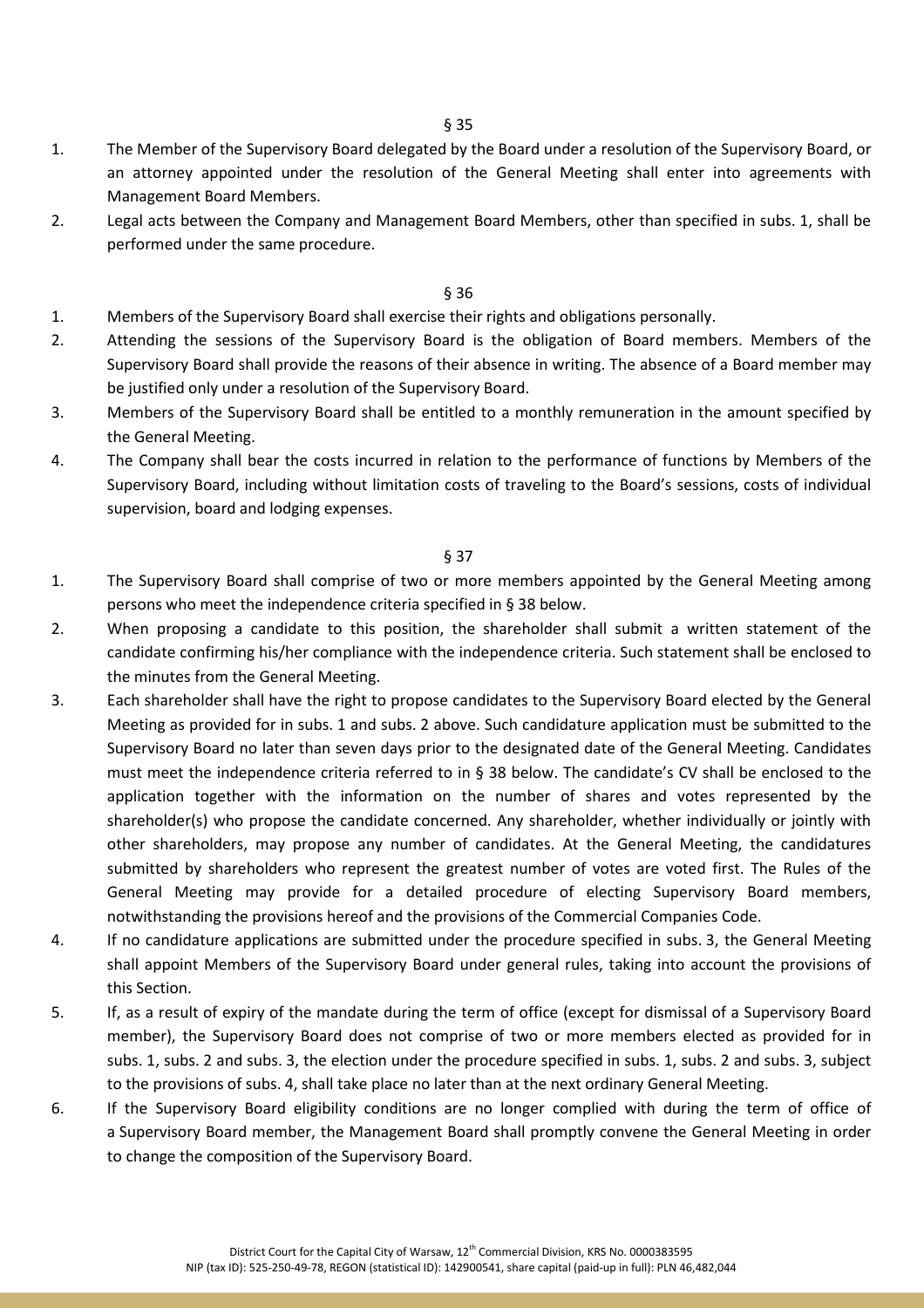- 1. The Member of the Supervisory Board elected under the procedure provided for in § 37 shall meet the following independence criteria:
	- 1) he/she may not be related to the Company (except for membership in the Supervisory Board), to the Company's parent organization or subsidiary, and to any subsidiary of the Company's parent organization, and may not be related to any person related to an entity where the Company holds more than 10% of the share capital,
	- 2) he/she may not be a relative by blood or marriage (to the second degree) of the person referred to in item 1) above,
	- 3) he/she may not be a relative by blood or marriage (to the second degree) of a Company's shareholder who holds more than 5% of total voting rights in the Company,
	- 4) he/she may not be related to any shareholder of the Company who holds more than 5% of total voting rights in the Company, or in the parent organization or subsidiary of that shareholder, or in a subsidiary of that shareholder's parent organization,
	- 5) he/she may not be a relative by blood or marriage (to the second degree) of the person referred to in item 4) above.
- 2. For the purposes of this Section, "related person" shall mean a person who:
	- 1) is a member of governing bodies of a legal person or, in the case of a partnership, is an associate or general partner,
	- 2) has an employment contract, a contract of mandate or another legal relationship of a similar nature with the entity for which the existence of relationships is determined. The provisions above are applicable to persons who, during the last 3 years prior to their appointment to the Supervisory Board, had an employment contract, a contract of mandate or another legal relationship of a similar nature with the Company.
- 3. For the purposes of this Section, parent organization and subsidiary shall mean, respectively, the entity who meets the requirements set out in Article 4. 1.4 of the Commercial Companies Code.

- 1. The Supervisory Board shall appoint the audit committee comprising of three or more members, including one or more member who meets the independence conditions within the meaning of Article 86, subs. 5 of the Auditors Act, and is qualified in accounting or financial auditing.
- 2. The Supervisory Board who comprises of five members may perform the tasks of the audit committee.
- 3. Tasks of the audit committee include, without limitation:
	- 1) supervising the business unit in charge of internal audit,
		- 2) monitoring the financial reporting process,
		- 3) monitoring the efficiency of internal control, internal audit and risk management systems,
		- 4) monitoring the performance of financial auditing activities,
		- 5) monitoring the independence of the auditor and of the entity authorized to review the financial statements (in this case, to provide the Company with services other and financial audit),
		- 6) providing the Supervisory Board with recommendations as to the entity authorized to review the financial statements who shall perform the financial audit of the Company.
- 4. The Supervisory Board may also appoint other committees, including without limitation the nominations and remuneration committee. The detailed tasks and principles for the appointment and operation of committees are set out in the Rules of the Supervisory Board.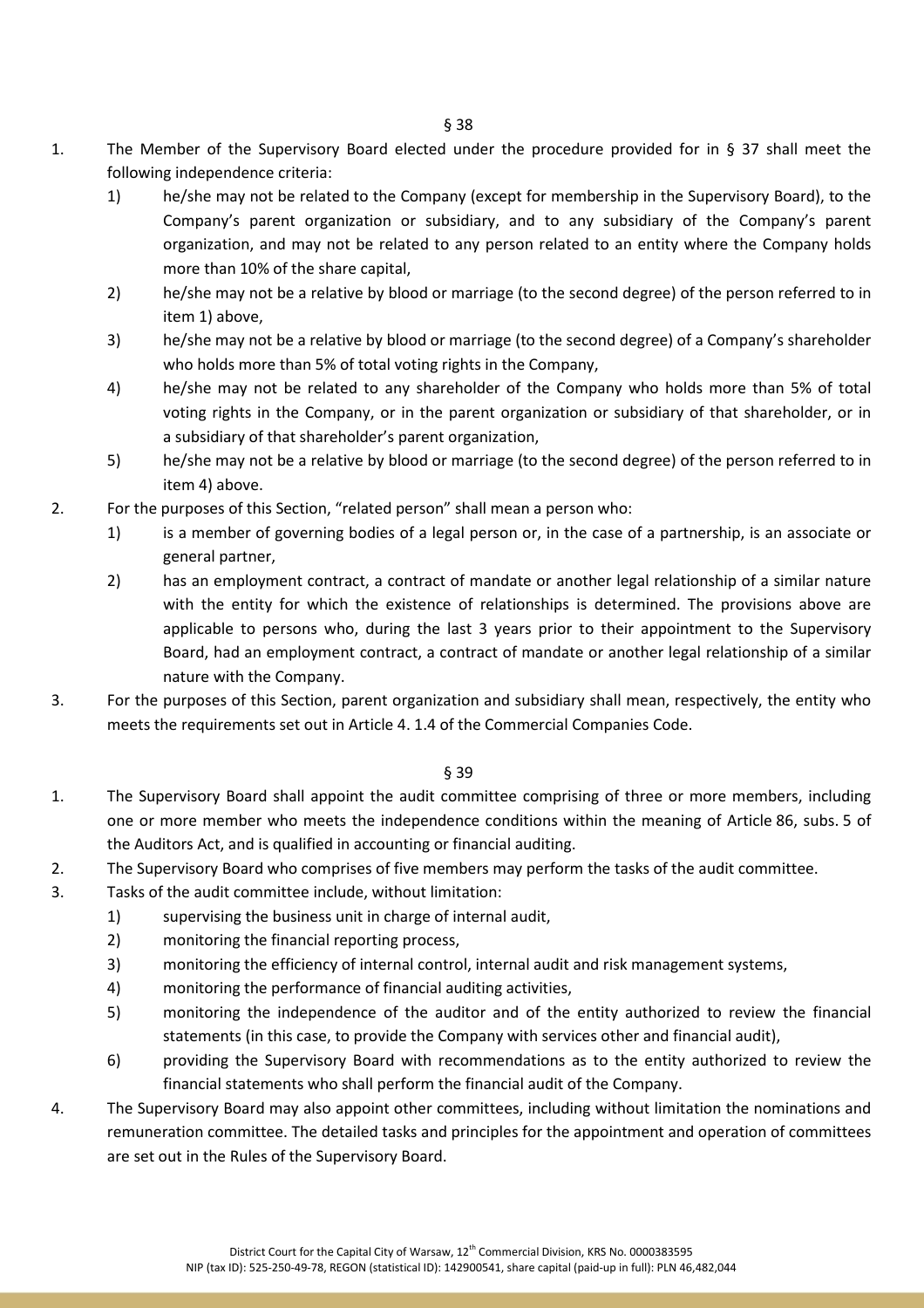# **C. GENERAL MEETING**

### § 40

- 1. The General Meeting may be held on an ordinary or extraordinary basis.
- 2. The General Meeting is convened by the Company's Management Board:
	- 1) on its own initiative,
	- 2) upon written request of the Supervisory Board,
	- 3) upon written request of one or many shareholders, as provided for in relevant regulations of the Commercial Companies Code,
	- 4) upon written request of the State Treasury, as long as State Treasury is a shareholder of the Company.

### § 41

- 1. General Meetings may be held in the Company's registered office in Warsaw or elsewhere on the territory of the Republic of Poland.
- 2. The General Meeting shall be valid irrespective of the number of represented shares.
- 3. If the Company so decides, shareholders may participate to the General Meetings with the use of electronic means of communication. The detailed terms for such method of the shareholders' participation to the General Meeting, including the requirements and restrictions necessary to identify the shareholders and to ensure the security of electronic communications, may be specified in the Rules of the General Meeting.

# § 42

- 1. One share shall be equivalent to one vote at the General Meeting.
- 2. The General Meeting may adopt resolutions only in respect to matters covered by the detailed agenda, subject to Article 404 of the Commercial Companies Code.
- 3. The agenda is proposed by the Management Board or by another authority that convenes the General Meeting.
- 4. Shareholder(s) who represent at least one twentieth of the share capital may require specific matters to be included in the agenda of the next General Meeting. The State Treasury also holds this right, as long as the State Treasury is a shareholder of the Company.
- 5. Prior to the General Meeting date, the Shareholders (including the State Treasury) referred to in subs. 4, may provide the Company with draft resolutions concerning matters included in the agenda of the General Meeting or matters that may be included therein. Such drafts shall be delivered in writing or with the use of electronic means of communication.
- 6. If the request referred to in subs. 4 is submitted less than twenty-one days prior to the designated date of the General Meeting, it shall be considered as a request for convening an Extraordinary General Meeting.
- 7. The General Meeting shall be convened by an announcement published on the Company's Web page and in the designated way of delivering ongoing information, as per the Public Offering Act. The announcement shall be published at least twenty six days prior to the General Meeting date.

# § 43

The General Meeting shall be opened by the President of the Supervisory Board or, if absent, by the Vice-President of the Supervisory Board or, if both absent, by the President of the Management Board or by a person appointed by the Management Board.

#### § 44

The General Meeting may order a break in its deliberations by the majority of two thirds of votes. In total, the break may not exceed thirty days.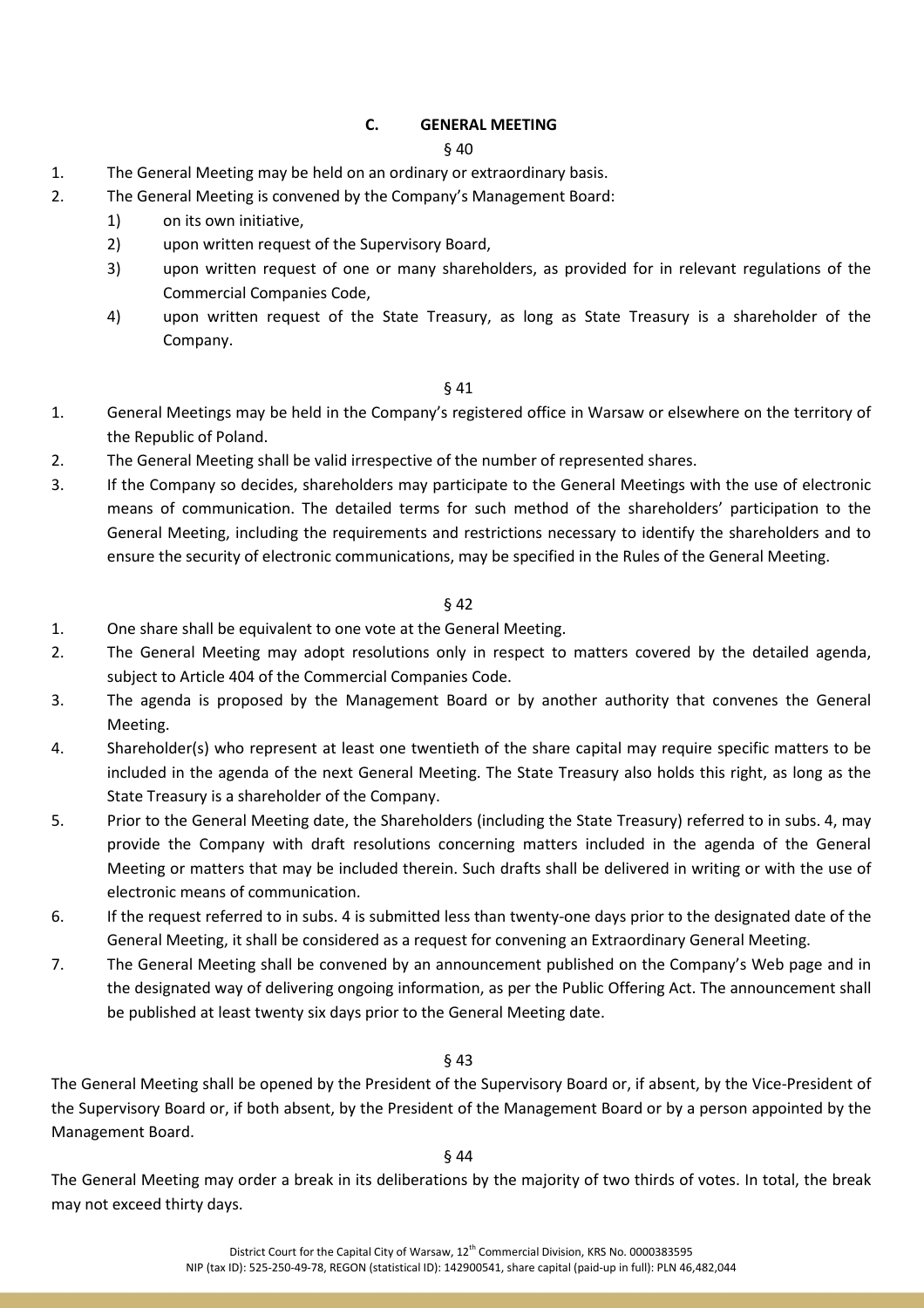Voting at the General Meeting is open. A secret ballot is ordered to elect the Company's governing bodies or the Company's liquidator, and when voting on the requests to dismiss the members of the Company's governing bodies or the Company's liquidators, or to hold them liable, and in personal matters. Additionally, a secret ballot shall be ordered if so requested by at least one shareholder present or represented at the General Meeting.

### § 46

The Ordinary General Meeting is convened by the Management Board every year. Is shall be held within six months following the end of the financial year.

- 1. The subject matter of the Ordinary General Meeting is:
	- 1) examining and approving the Company's financial statements and the consolidated financial statements for the previous financial year, and the Management Board's Report on the activities of the Company and the report on the activities of the Group,
	- 2) granting discharge to members of the Company's governing bodies,
	- 3) profit distribution or loss coverage,
	- 4) moving the dividend record date or splitting the dividend disbursement into installments,
- 2. The following matters require a resolution to be adopted by the General Meeting:
	- 1) appointing and dismissing the Members of the Supervisory Board,
	- 2) dismissing and suspending the members of the Management Board in their activities, without prejudice to § 27, subs. 3, Items 1) and 2),
- 3. The following matters concerning Company's assets require a resolution to be adopted by the General Meeting:
	- 1) disposal and lease of the Company's enterprise, or an organized part thereof, and establishing a limited right in rem thereon,
	- 2) a loan or surety agreement, or another similar agreement entered into between the Company and a Member of the Management Board, Member of the Supervisory Board, holder of commercial power of attorney or liquidator, or entered into for the benefit of any of them,
	- 3) cases where the agreement referred to in item 2) is entered into between the Company's subsidiary and a Member of the Management Board, holder of commercial power of attorney or liquidator of the Company,
	- 4) increasing or decreasing the Company's share capital,
	- 5) issue of convertible bonds or bonds carrying the preemption right, and issue of subscription warrants,
	- 6) purchasing own shares in the situation specified in Article 362, § 1, item 2 of the Commercial Companies Code,
	- 7) compulsory buyout of shares as provided for in Article 418 of the Commercial Companies Code,
	- 8) establishment, use and liquidation of supplementary capitals,
	- 9) use of supplementary capitals,
	- 10) provisions concerning claims for damages occurred when establishing the Company or when performing management or supervision activities.
- 4. The acquisition and disposal of real estate, perpetual usufruct or shares in real estate does not require the approval of the General Meeting.
- 5. Also, the following shall require a resolution to be adopted by the General Meeting:
	- 1) merger, transformation and division of the Company,
	- 2) redemption of shares,
	- 3) amending the Articles of Association and changing the objects of the Company,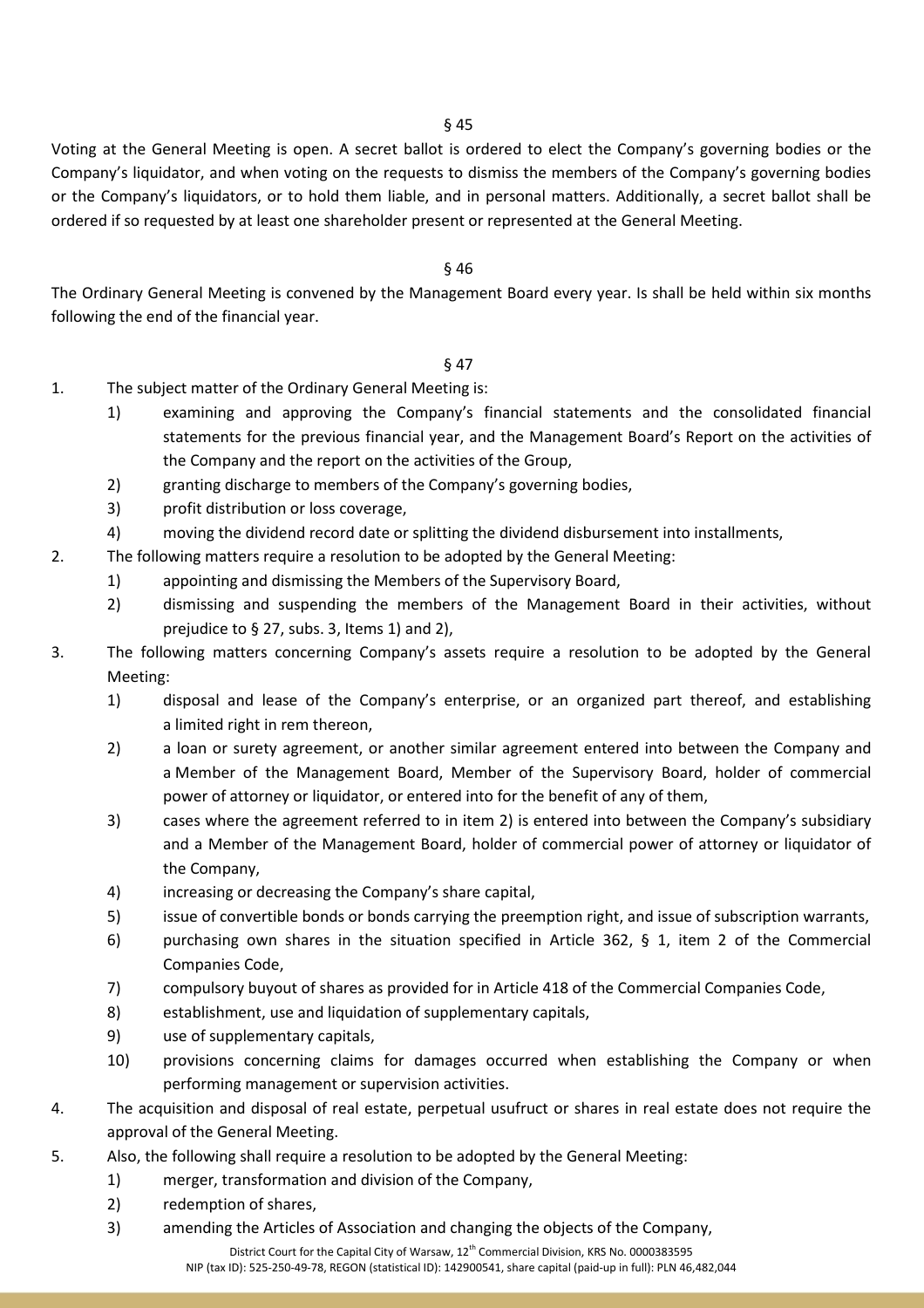- 4) dissolution and winding up of the Company,
- 5) establishment, transformation into or adherence to a European company.

- 1. The Management Board's and shareholders' applications regarding matters specified in § 47 shall be submitted together with a justification and written opinion of the Supervisory Board. The opinion of the Supervisory Board is not required for applications concerning Members of the Supervisory Board, especially in matters referred to in § 47, subs. 1, item 2) and § 47, subs. 2, item 1).
- 2. The opinion on the application submitted by shareholders is not required in the cases referred to in Article 384, § 2 of the Commercial Companies Code.

#### § 49

The objects of the Company may be changed without the shares buyout obligation, subject to the requirements set out in Article 417.4 of the Commercial Companies Code.

# **V. INTERNAL MANAGEMENT OF THE COMPANY**

#### § 50

The Company's financial year begins on January 1, and ends on December 31.

#### § 51

The Company's accounting processes are compliant with the provisions of the Accounting Act.

#### § 52

- 1. Under a resolution adopted by the General Meeting, the Company may establish and dissolve reserve capitals, other capitals and earmarked funds. This includes, without limitation, reserve capital allocated to cover specific expenses or losses.
- 2. The intended purpose of established capitals and earmarked funds, as referred to in subs. 1, shall be decided by the General Meeting.

#### § 53

The Management Board shall:

- 1) prepare the Company's financial statements, the Group's consolidated statements, the report on the activities of the Company and the report on the activities of the Group in the last financial year, within three months following the balance sheet date,
- 2) have the Company's financial statements and the Group's consolidated statements reviewed by an auditor,
- 3) submit the documents listed in item 1, together with the auditor's report and opinion, for review to the Supervisory Board,
- 4) present to the Ordinary General Meeting the documents listed in item 1, the auditor's report and opinion, and the Supervisory Board's report referred to in § 27.1.3, by the end of the fourth month following the balance sheet day.

- 1. The allocation of the Company's net profit shall be specified in the resolution of the General Meeting.
- 2. The General Meeting shall deduct at least 8% of the profit in the financial year concerned to be allocated to the supplementary capital, until the supplementary capital reaches at least one third of the share capital.
- 3. The General Meeting may allocate the profit to: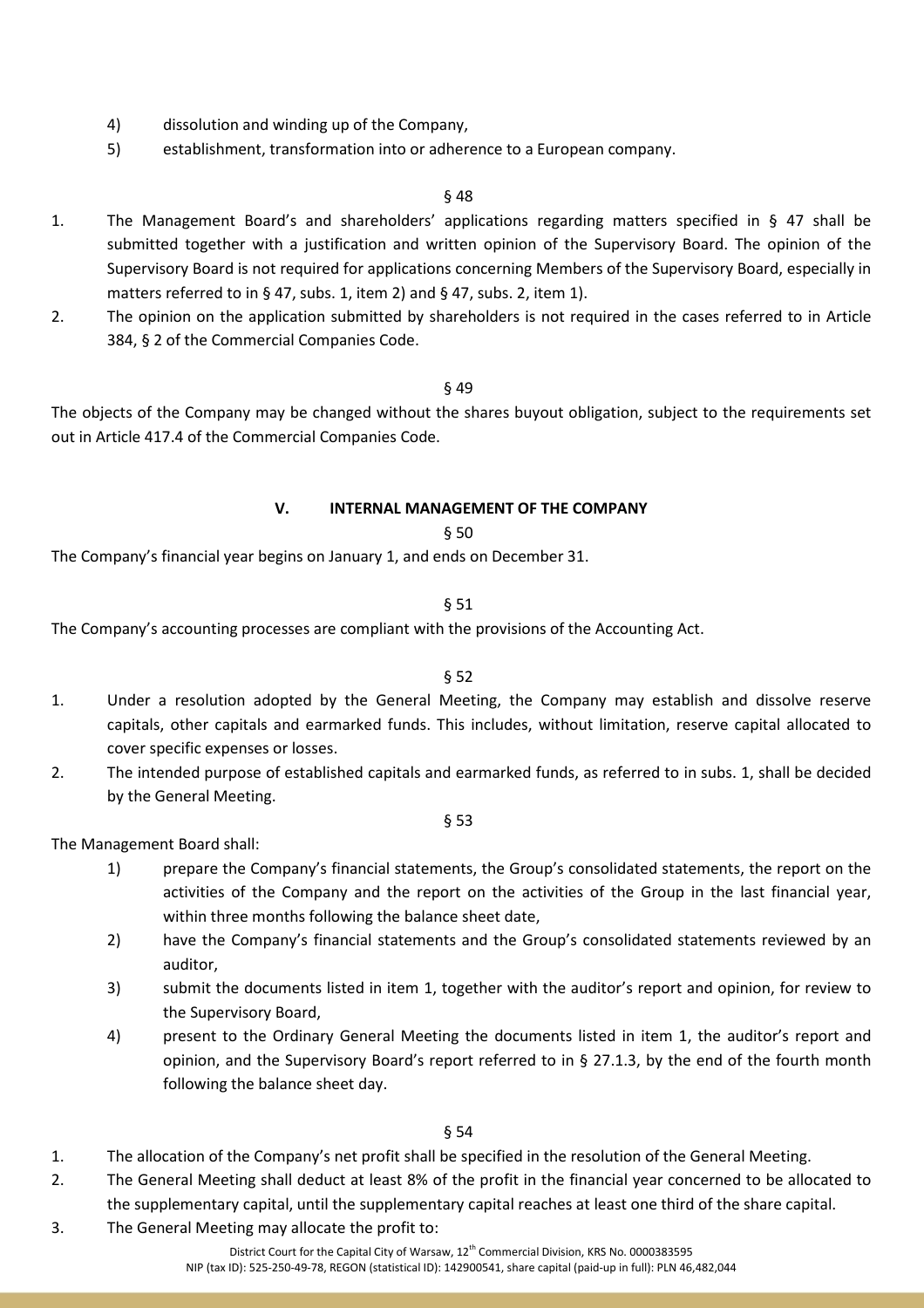- 1) the dividend for shareholders,
- 2) other capitals and funds,
- 3) other purposes.
- 4. The dividend record date is the day the Ordinary General Meeting adopts the resolution on distributing the profit from the last financial year. Pursuant to Article 348 of the Commercial Companies Code, the Ordinary General Meeting may specify another dividend record date.
- 5. The dividend payment date shall be specified in the resolution adopted by the Ordinary General Meeting. --
- 6. The Management Board shall be entitled to make an advance payment of the expected dividend to the shareholders at the end of the financial year, in accordance with the provisions of the Commercial Companies Code. The advance payment shall be approved by the Supervisory Board.

Unless the context otherwise requires, capitalized terms used in the Articles of Association shall have the following meaning:

| "Shares"                                                                                                                 | Company's shares;                                                                                                                                                                                                      |
|--------------------------------------------------------------------------------------------------------------------------|------------------------------------------------------------------------------------------------------------------------------------------------------------------------------------------------------------------------|
| "Shareholder"                                                                                                            | Company's shareholder;                                                                                                                                                                                                 |
| "EURO"                                                                                                                   | the euro currency;                                                                                                                                                                                                     |
| "Group"                                                                                                                  | the Company's Group;                                                                                                                                                                                                   |
| "Major Subsidiary"                                                                                                       | a subsidiary, or a partially owned subsidiary, designated by the resolution of the<br>Supervisory Board, directly controlled by the Company or controlled by the<br>Company through other entities;                    |
| "Civil Code"                                                                                                             | the Civil Code Act of April 23, 1964 (Journal of Laws [Dz.U.] of 2014, item 121, as<br>amended);                                                                                                                       |
| "Labor Code"                                                                                                             | the Labor Code Act of June 26, 1974 (Journal of Laws [Dz.U.] of 2014, item 1502,<br>as amended);                                                                                                                       |
| "Commercial Companies<br>Code"                                                                                           | the Commercial Companies Code Act of September 15, 2000 (Journal of Laws<br>[Dz.U.] of 2013, item 1030, as amended);                                                                                                   |
| "Supervisory Board"                                                                                                      | the Company's Supervisory Board;                                                                                                                                                                                       |
| "Organizational Rules"                                                                                                   | the Company's organizational rules;                                                                                                                                                                                    |
| "Rules of the Supervisory<br>Board"                                                                                      | rules of the Company's Supervisory Board;                                                                                                                                                                              |
| "Rules of the General<br>Meeting"                                                                                        | rules of the Company's General Meeting;                                                                                                                                                                                |
| "Rules of the Management<br>Board"                                                                                       | rules of the Company's Management Board;                                                                                                                                                                               |
| "Regulation on the<br>recruitment process for the<br>position of management<br>board in certain<br>commercial companies" | regulation of the Council of Ministers of March 18, 2003 on the recruitment<br>process for the position of management board in certain commercial companies<br>(Journal of Laws [Dz.U.] No. 55, item 476, as amended); |
| "Company"                                                                                                                | Polski Holding Nieruchomości Spółka Akcyjna based in Warsaw;                                                                                                                                                           |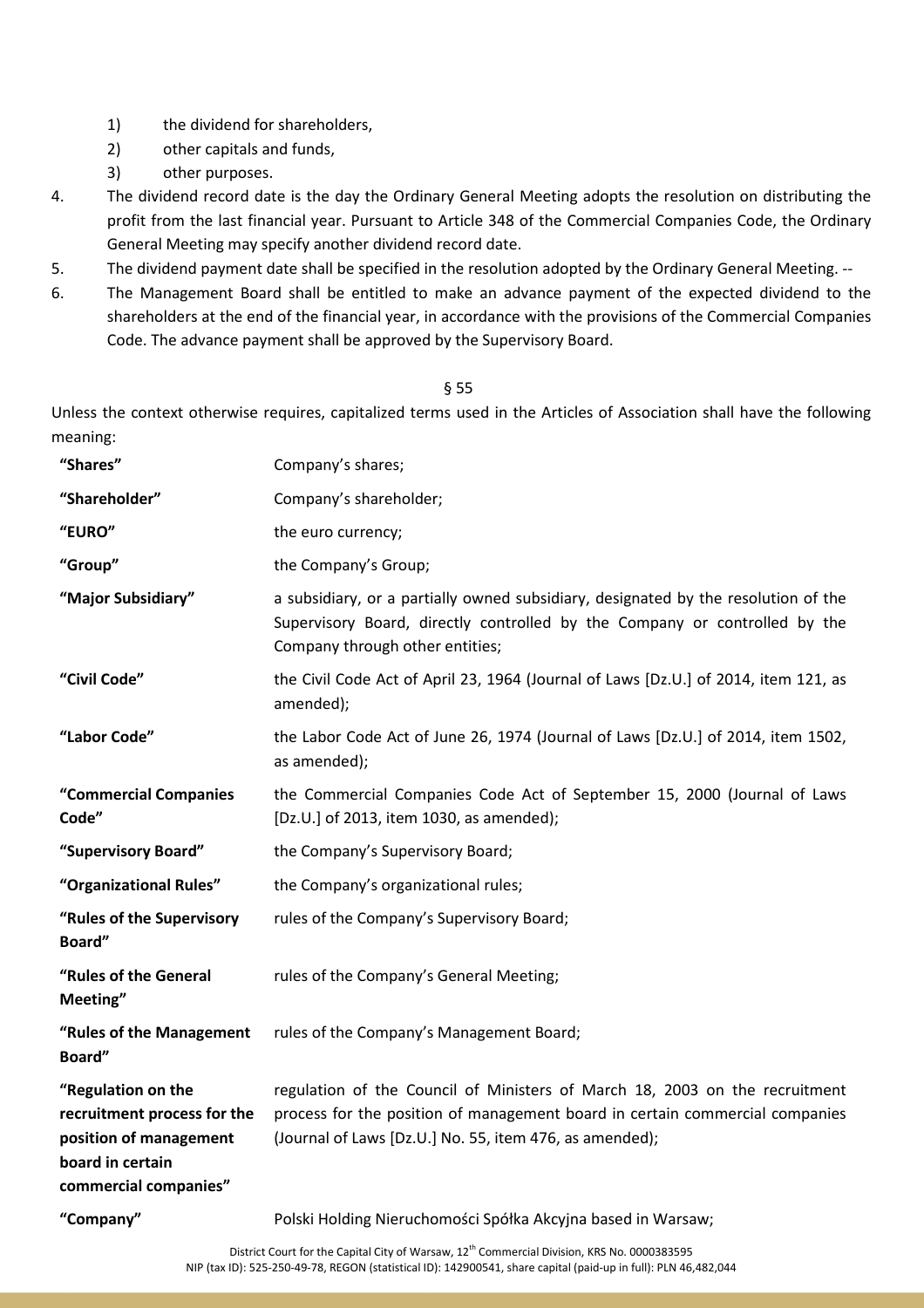| "Articles of Association"                                              | the Company's Articles of Association, as adopted by the General Meeting in the<br>resolution No. , on ;                                                                                                               |
|------------------------------------------------------------------------|------------------------------------------------------------------------------------------------------------------------------------------------------------------------------------------------------------------------|
| "Auditors Act"                                                         | the Act of May 7, 2009 on auditors and their self-government, the entities<br>authorized to audit financial statements and public supervision (Journal of Laws<br>[Dz.U.] of 2009, No. 77, item 649, as amended);      |
| "Commercialization and<br><b>Privatization Act"</b>                    | the Commercialization and Privatization Act of August 30, 1996 (Journal of Laws<br>[Dz.U.] of 2013, item 216, as amended);                                                                                             |
| "Financial Instruments<br><b>Trading Act"</b>                          | the Financial Instruments Trading Act of July 29, 2005 (Journal of Laws [Dz.U.] of<br>2014, item 94, as amended);                                                                                                      |
| "Public Offering Act"                                                  | the Act on Public Offering, Conditions Governing the Introduction of Financial<br>Instruments to Organized Trading, and Public Companies, of July 29, 2005 (Journal<br>of Laws [Dz.U.] of 2013, item 1384, as amended; |
| "Accounting Act"                                                       | the Accounting Act of September 29, 1994 (Journal of Laws [Dz.U.] of 2013, item<br>330, as amended, 1223);                                                                                                             |
| "Act on Remunerating<br><b>Directors of Certain Legal</b><br>Entities" | the Act on Remunerating Directors of Certain Legal Entities of March 3, 2000<br>(Journal of Laws [Dz.U.] of 2013, item 254, as amended);                                                                               |
| "General Meeting"                                                      | the Company's General Meeting;                                                                                                                                                                                         |
| "Management Board"                                                     | the Company's Management Board.                                                                                                                                                                                        |

# **VI. PUBLICATION PROVISIONS**

#### § 56

- 1. The Company shall publish its announcements covered by the obligation of publication in the Court and Commercial Gazette. Copies of announcements shall be displayed in the manner adopted in the Company.
- 2. The obligation referred to in the  $1<sup>st</sup>$  sentence of subs. 1 above shall not be applicable to announcements on convening a General Meeting. If a regulation of the law requires the announcement to be additionally published in a journal other than the Court and Commercial Gazette, it shall be a newspaper with countrywide coverage.
- 3. The Management Board shall submit to the registry court having competence over the Company's seat the yearly financial statements, auditor's opinions, copy of the General Meeting's resolution on approving the financial statement and profit distribution or loss coverage, and the report on the activities of the Company within fifteen days upon approval of the Company's financial statements by the General Meeting. If the financial statements were not approved within six months following the balance sheet date, it shall be submitted within fifteen days thereupon.
- 4. Subject to the regulations of the law, the Management Board shall, within fifteen days upon approval of the Company's financial statements by the General Meeting, submit the documents referred to in Article 70 of the Accounting Act for publication in the Court and Economic Gazette.

# **VII. FINAL CONSIDERATIONS**

- 1. The Company may be dissolved for reasons provided for in the legal regulations.
- 2. Liquidators shall be members of the Management Board, unless otherwise provided for in a resolution of the General Meeting.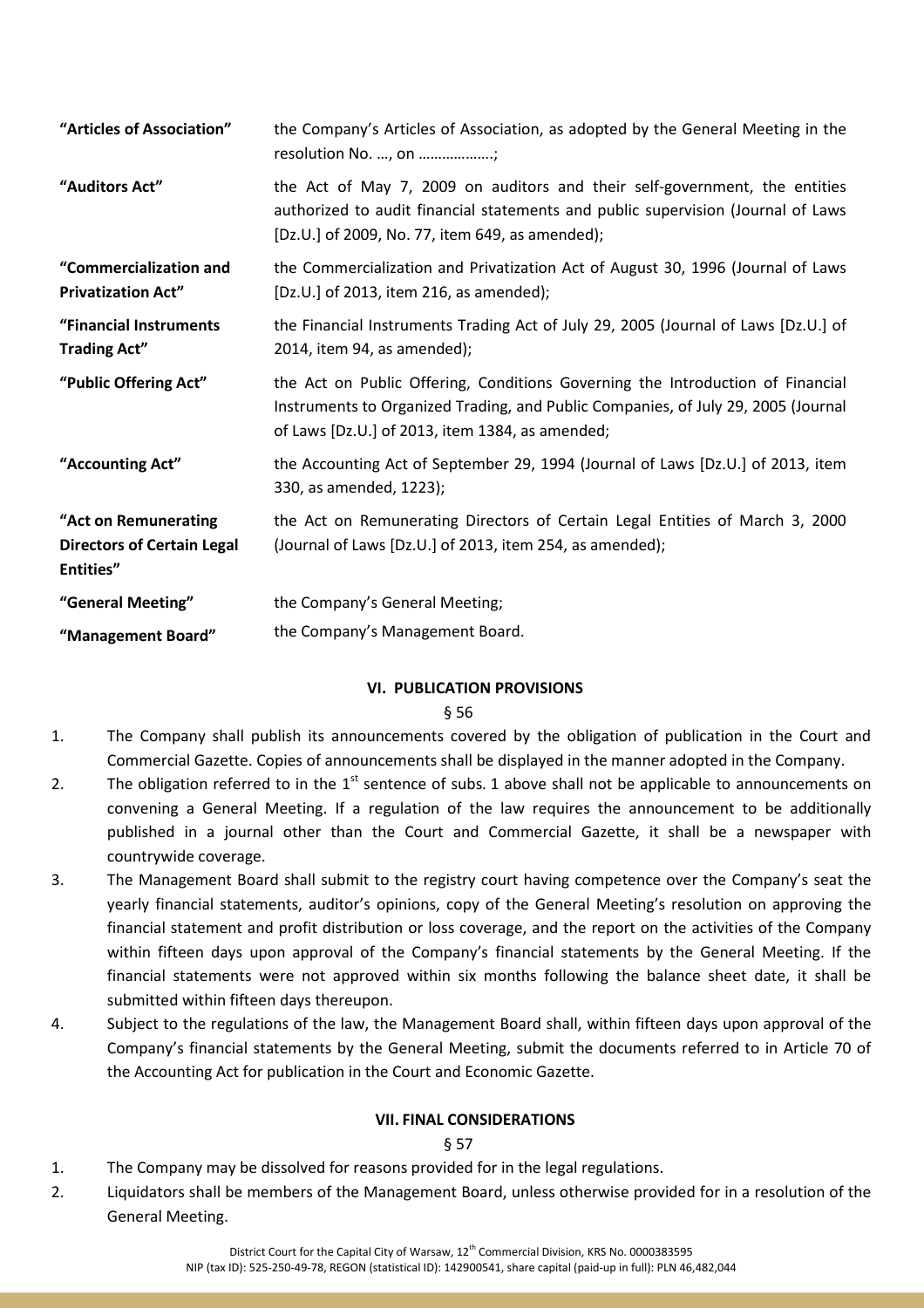- 3. After the creditors' claims are satisfied or secured, the shareholders shall be entitled to the Company's remaining assets pro rata to the number of shares owned.
- 4. Whenever an amount is expressed in EURO herein, it shall mean the equivalent thereof in the Polish currency as per the average exchange rate between the national currency and EURO, as announced by the National Bank of Poland on the day preceding the adoption of the resolution by the Company's competent body authorized to perform the activities in respect to which that equivalent is determined.
- 5. Whenever the value of a specific right, asset, agreement or liability is expressed otherwise than in the national currency, for the purposes of applying the provisions hereof, its equivalent expressed in the Polish currency shall be used (the net amount, i.e. exclusive of the value added tax), as determined based on the average exchange rate between the national currency and the foreign currency concerned, as announced by the National Bank of Poland on the day preceding the adoption of the relevant resolution by the Management Board.
- 6. The value of the liability shall be the value within the entire duration thereof, if such duration has been specified. In the case of liabilities of continuous nature, incurred for an indefinite period, the value of the liability shall be the cumulative amount in the 12-month duration period or the cumulative amount in the notice period, if longer than 12 months.

This Resolution becomes effective on the date of its adoption, subject to entering the amendments to the PHN S.A. Articles of Association into the Register of Entrepreneurs of the National Court Register.

# **Shareholder's instruction for Attorney:**

| Vote cast:*           |                                       |  |
|-----------------------|---------------------------------------|--|
| $1)$ $\Box$ FOR       | Number of shares:<br>Number of votes: |  |
| $2)$ $\Box$ AGAINST   | Number of shares:<br>Number of votes: |  |
| $3)$ $\Box$ I OBJECT  |                                       |  |
| $4)$ $\Box$ ABSTAINED | Number of shares:<br>Number of votes: |  |

\* check as appropriate by putting an "X" in the relevant box